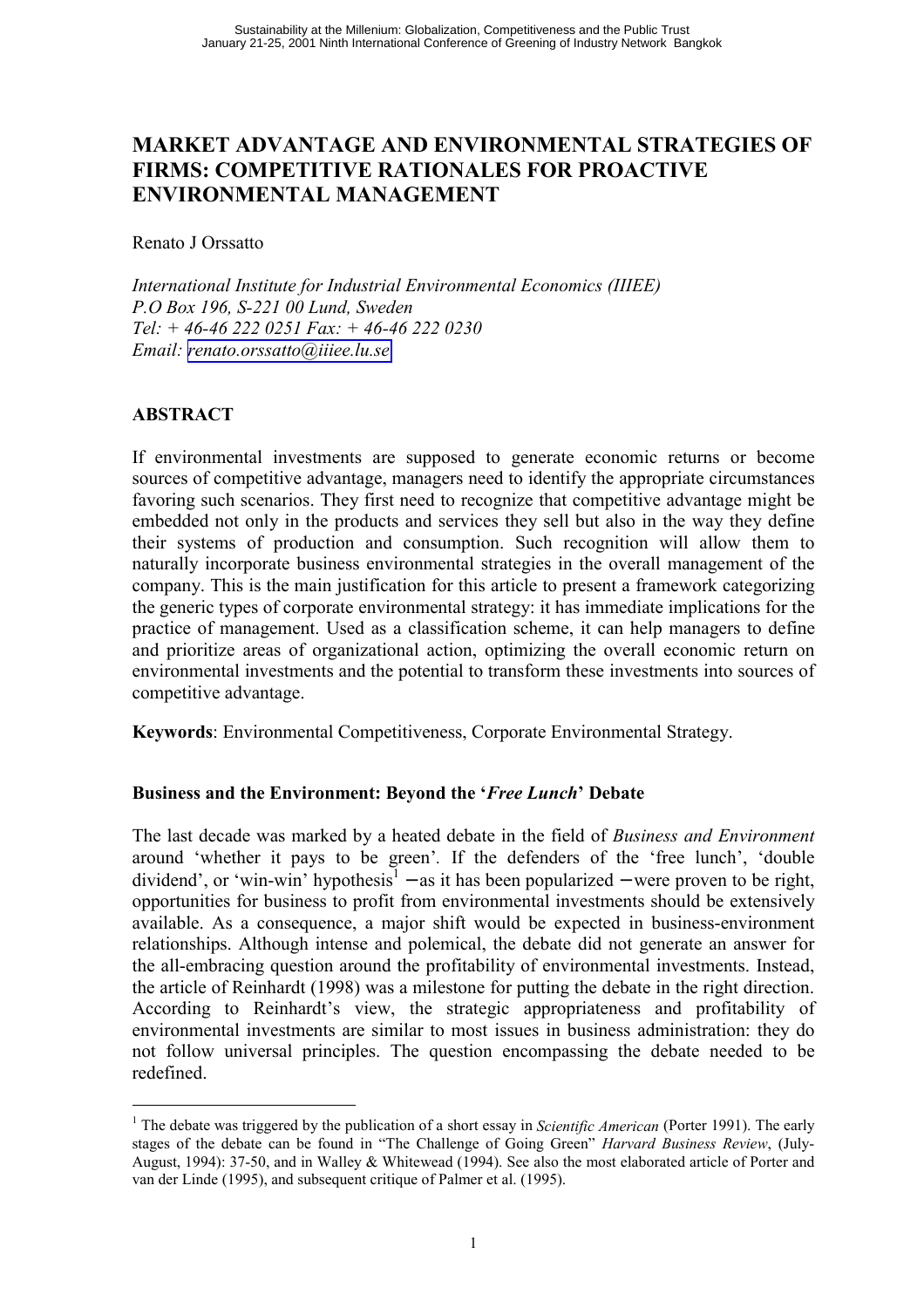In simple terms, Reinhardt moved the debate away from the grand topic of 'whether or not' corporations can offset the costs of environmental investments to one that questions 'when' it is possible to do so. According to his view, the possibility for corporations to profit from environmental investments depends on "the economic fundamentals of the business, the structure of the industry in which the business operates, its position within that structure, and its organizational capabilities" (Reinhardt 1999a:20). Based on this perspective, directing a firm's efforts toward profit generation from investments in cleaner technologies might make business sense in certain circumstances. Not in all. Hence, managers need proper analytical tools to identify situations favoring environmental investments, which are particular to their business.

If certain circumstances benefit corporations to pay off their environmental investments, another question remains central to the (renewed) debate: Can such investments also become sources of competitive advantage? Some academics and practitioners think affirmatively Bonifant et al. (1995). A positive correlation between these two aspects would obviously motivate companies to give higher priority to environmental investments, and industrial competition would itself promote more ecologically sustainable organizational practices. However, the lack of empirical evidence for such a correlation suggests that this is another all-encompassing issue requiring refinement. One might expect that only certain circumstances favor firms to transform environmental initiatives into sources of competitive advantage. Although organizations can improve the productivity of the use of their resources (or *resource productivity*) in many areas of activity, only in special circumstances would they improve their overall competitiveness. Identifying such circumstances is, therefore, important for both the practice and theorization of environmental issues in management, and the characterization of such scenarios encompasses the broad outlook of this article.

The focus of environmental initiatives developed by corporations triggers a final issue in the debate about environmental competitiveness. Improved environmental performance in firms has mainly been a result of innovation in *organizational processes* and their control based on environmental management systems (EMS). In fact, corporations that have their EMS certified according to ISO 14001, for instance, are not allowed to place such certification in their products simply because the certification is not a guarantee of environmental performance. The certification refers to the conformity of organizational processes (management systems) to the standards defined by the International Organization for Standardization (ISO). Interestingly, only *products* and *services* have traditionally been considered sources of competitive advantage; not organizational processes. In this regard, would not the search for competitive advantage based on ISO 14001 certification be an unrealistic goal for firms?

This article addresses questions such as this by presenting a classification scheme/framework of potential sources of competitive advantage that may result from the implementation of generic environmental strategies in corporations. The framework establishes a fundamental distinction between sources of competitive advantage based on products/services and organizational processes. This basic distinction supports a new understanding of sources of competitive advantage in the terrain of environmental issues in business. The four possible types of environmental strategies represent the 'decoupling' of the elements involved in corporate environmental management that have not yet been treated as independent areas of strategic action by specialized literature.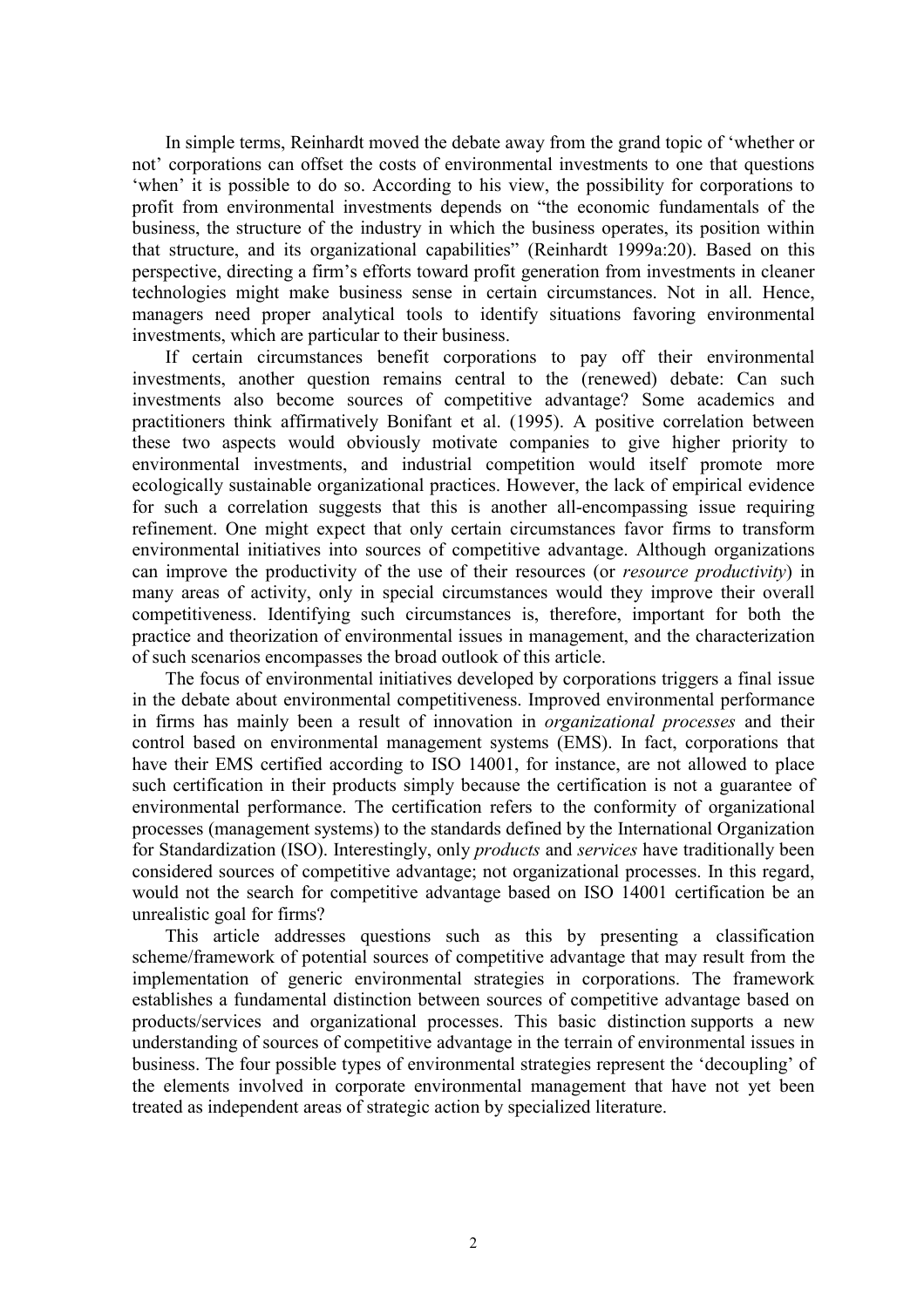#### A Neglected Dimension: Corporate Processes as Sources of Competitive Advantage

In the classic work of Porter (1980) on industrial competition, two basic types of competitive advantage that firms can possess were identified: low costs and differentiation. Cost advantage may result from the ability of a firm to produce with the lowest expenditure in its industry. Through the sheer efficiency of the use of labor and capital, firms can obtain competitive advantage by selling products with the lowest cost. On the other hand, the uniqueness of certain dimensions of the products or services valued by consumers allows a firm to explore differentiation strategies. Among these unique dimensions are the peculiarities of the product (for example, its aesthetics, technology, or performance), the services provided by the firm, such as the technology employed in performing certain activities, and customer support.

A spontaneous question arising from Porter's generic principles of competition relates to their applicability to environmental issues in organizations. Can the search for competitive advantage promote better environmental practices in firms? Addressing this question requires one to recognize that the two traditional types of competitive advantage are associated with the *products* and *services* sold by a firm<sup>2</sup>. In simple terms, competitive advantage represents market advantage for the products and services commercialized by the corporation. The capacity of a firm to trade high volumes of low-cost products or to obtain price-premiums by selling differentiated products or services represents its competitive advantage.

On the *Business and Environment* front, competitive advantage seem possible to be obtained not only by corporations strategically positioning their products and services in the marketplace but also through the character of their organizational processes<sup>3</sup>. Academics and practitioners have recently suggested that management of industrial risks through environmental management system (EMS) have the potential to become sources of competitive advantage (Berry and Rondinelli 1998; Reinhardt 1999b). As it has been mentioned, an EMS consists of a specialized form of management control, which does not have a direct relationship with the products and services commercialized by corporations. Hence, if environmental management systems can indeed become sources of competitive advantage, what can explain such phenomenon? Are there special circumstances in which corporations, by certifying their EMS, can generate competitive advantage?

Until now, the distinction between product and processes as sources of competitive advantage has not been considered important by specialized literature<sup>4</sup>. As this article will demonstrate, this peculiarity is more important than it apparently seems to be. Identifying the differences between environmental issues associated with organizational processes and the products and services sold by the company is not a mere intellectual exercise. Such distinction can reveal the subtleties involved in the conditions in which corporations can optimize their efforts and eventually transform environmental investments into sources of competitive advantage.

 $2$  For an overview of the sources of competitive advantage, see: Chapter 2 of Porter (1985).

<sup>&</sup>lt;sup>3</sup> The concept of *organisational processes* employed here encompasses both the activities of controlling production processes, as well as generic organizational (bureaucratic) activities, such the documentation of an EMS (environmental management system). For an overview of organizational processes, see: Hall (1999).

 $4$  See endnote 7 (page 69) in Reinhardt (1998). Reinhardt included production processes into the broad definition of environmental product differentiation, suggesting the relative irrelevance of such distinction for the development of corporate environmental strategies. He explicitly states that "this article, following common usage, employs the term 'product differentiation' to encompass market strategies in both of these categories" (product and process differentiation).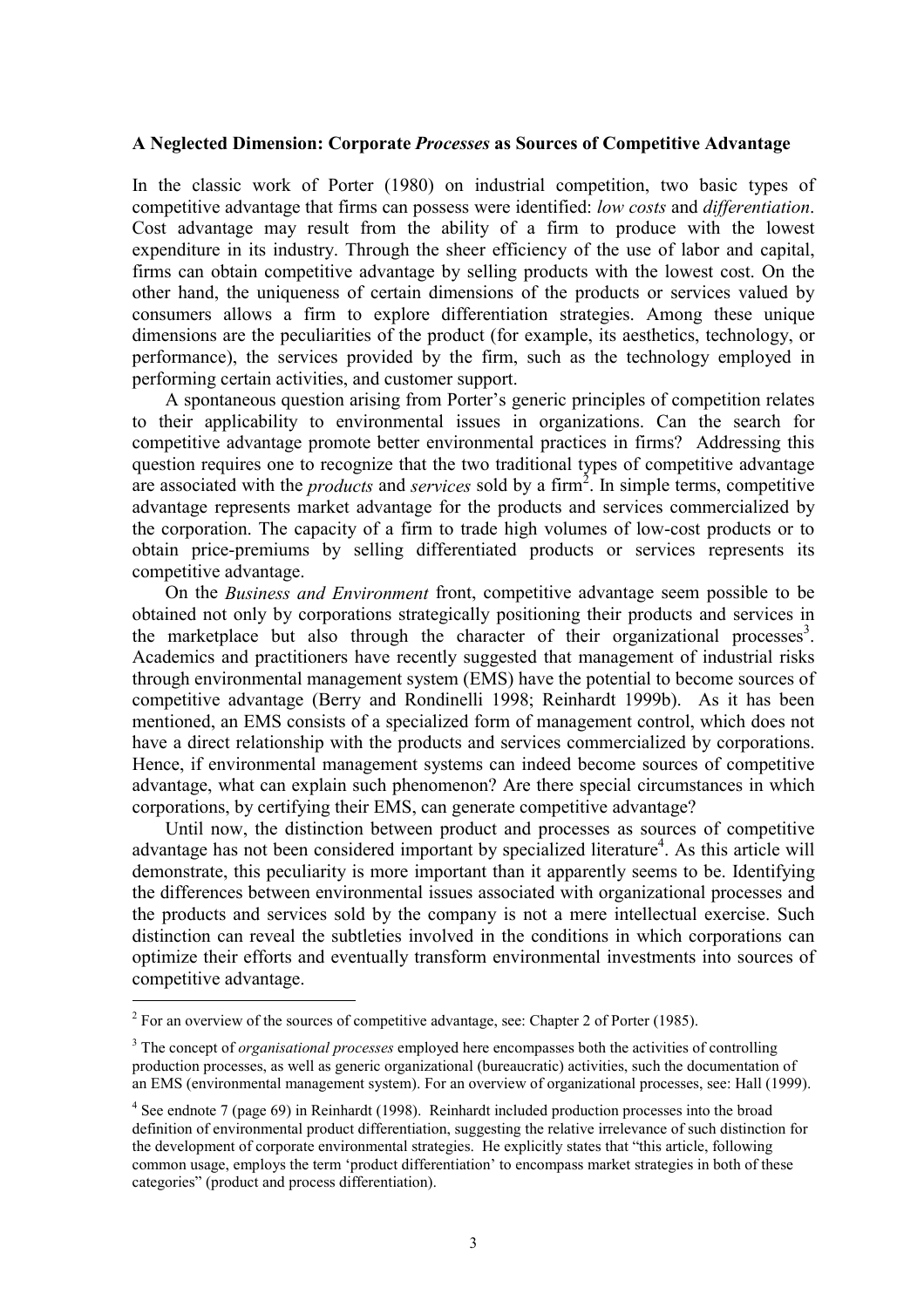#### **Generic Types of Business Environmental Strategies**

The conditional nature of economic investments in environment-related innovations requires the classification of environmental strategies according to their potential to become sources of competitive advantage. The framework presented in Figure 1 can help managers to decouple the elements involved in corporate environmental management that have not yet been treated as independent areas of strategic action, as this article proposes. This decoupling is fundamental for the identification of specific conditions in which corporate environmental strategies may improve the competitiveness of the firm. The matrix combining these elements with the basic types of competitive advantage with which a firm seeks to achieve generates four possible strategies, represented in the figure.

#### **Insert Figure 1 About here**

The quadrants of Figure 1 represent a typology of specialized environmental strategies that corporations might adopt. The structure of the industry in which a firm operates, its position within that industry, the types of markets the company serves, and its capabilities will determine the appropriate competitive focus (processes or products/services) and the potential source of competitive advantage (cost or differentiation) for a firm. As the final part of this article will explore, the divisions between the four generic strategies are not rigid. Instead, they represent a stylized typology that makes it easier to identify where the competitive focus of environmental strategies might be hidden. The following sections will use empirical examples to expose them.

#### **Strategy #1: Process-Oriented Resource Productivity**

Social and economic factors, among others, have influenced corporations to achieve a significant degree of labor and capital productivity, enabling them to substantially reduce manufacturing costs and the consequent final price of products. Although gains in resource productivity have also been achieved, in comparative terms they lag behind these other two variables of the economic theory of the firm (Hawken et al. 1999). Some resources used in industrial activity have been relatively cheaper to obtain or are even free to be appropriated by organizations, such as water from public aquifers. Therefore, historical grounds – mainly related to the economic theory of the firm  $-$  justify corporations concentrating their efforts to obtain greater levels of productivity of capital and labor, relative to (natural) resources. Although these levels of productivity vary significantly among industrial sectors and individual firms, some areas of industrial activity present levels of waste generation that are remarkably high, such as in the production of coffee beans in which 99.8% of the primary resource (plant) is lost as waste (Pauli 1998).

In the early 1990s, Porter (1990) demonstrated that productivity is the key element for companies to gain competitiveness. Organizations should be able to transform costs into profits by identifying concealed opportunities for innovation, leading to more efficient organizational systems. In later work, Porter and Claas van der Linde (1995) asserted that companies should promote resource productivity in the form of materials savings, increases in process yields, and better utilization of by-products because waste consists, fundamentally, of an inefficient use of resources. In their proposal, companies would only need to find hidden opportunities to profit from environmental investments and eventually transform such investments into sources of competitive advantage.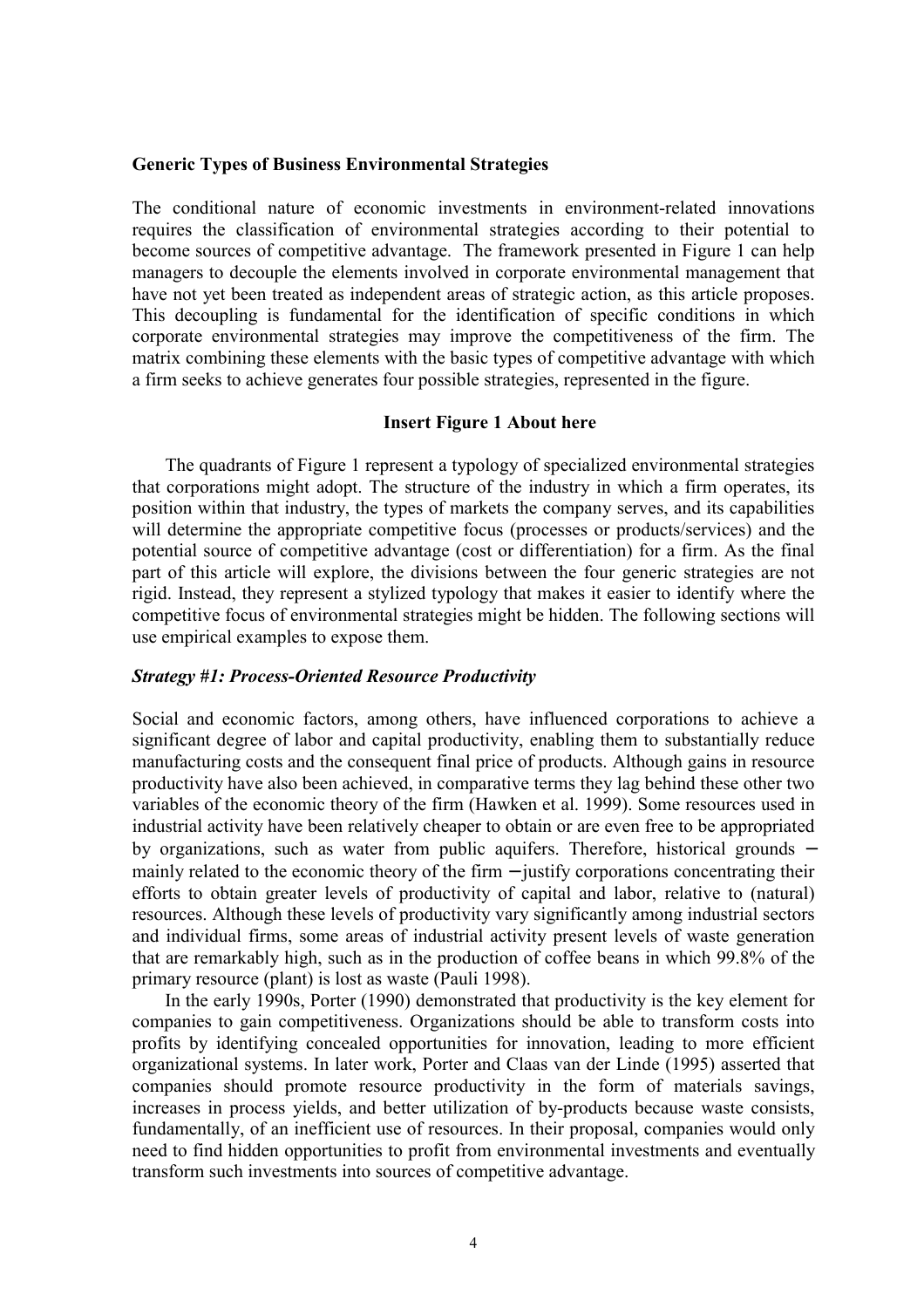More recently, Lovins et al. (1999) re-addressed resource productivity issues from a more technical perspective (see also Weizsäcker et al. 1997). They thoughtfully demonstrated that the potential of a new set of business practices to enhance resource productivity is so considerable that a new economic system may emerge from its application. The authors substantiate their argument by presenting examples of corporations that are increasing the productivity of natural resources, shifting to biologically inspired production models, moving to a solutions-based business model, and reinvesting in natural capital. Such practices would promote Natural Capitalism – what capitalism might become if the natural capital of ecosystems service were properly valued and preserved by corporations.

The pro-resource productivity arguments show the immense potential of profiting from an 'ecologyzed economy'. However, the authors did not bracket industries in which such opportunities are minimal, implying the potential for profiting from environmental investments being extensive to all firms, independently of the industry in which they operate, or factors of political economy. In this regard, although the work of the Lovins' and Hawken represents an enormous contribution to the *Business and Environmental* field, their arguments did not differ substantially from those promoting the 'free lunch' hypothesis. In other words, they do not recognize that there are particular conditions favoring firms to transform environmental investments into profitable business opportunities and, eventually, into sources of competitive advantage.

Recognizably, some level of savings on environmentally related efforts could be achieved in virtually every firm. But particular circumstances will result in some corporations, which focus their attention on resource productivity, to be rewarded more than others. Empirical evidence suggest that corporate environmental strategies based on *process-oriented resource productivity*, have greater potential to generate a competitive advantage in process-intensive industries facing low levels of resource utilization, high processing costs, and high levels of generation of by-products. In such circumstances, the focus on resource productivity not only can reduce the costs of waste management activities but may also unleash business opportunities that go beyond the current core competences of corporations.

The already classic example of the Danish eco-industrial park of Kalundborg consists of evidence that the optimization of by-products and waste can go beyond current industrial practices. Participant companies did not have to make substantial investments to achieve higher levels of resource productivity and reduce their costs with waste management. Although high levels of resource productivity have been achieved in Kalundborg, other demonstration cases extend optimum levels of the utilization of resources even further. According to Gunter Pauli (1998), the founder of the Zeri *Emissions Initiative (Zeri)*, most industrial organizations could not only use raw materials and waste more efficiently but would also profit from their integration into new business activities. Demonstration cases of Zeri show that some breweries in Namibia, Sweden, Canada and Japan are able to convert the waste from the brewing process into commercial products<sup>5</sup>.

In a traditional beer factory, the spent barley grains used to make beer are sold to pig or cattle farmers at low prices. In Zeri-oriented breweries, spent grains, which include 70% fibres and 26% protein, are used to farm mushrooms. With relatively unsophisticated equipment, it is possible to separate the enzymes generated by the breakdown of lignocellulose and the protein-enriched substrate, generated in the process of mushroom

 $5$  See: http://www.zeri.org/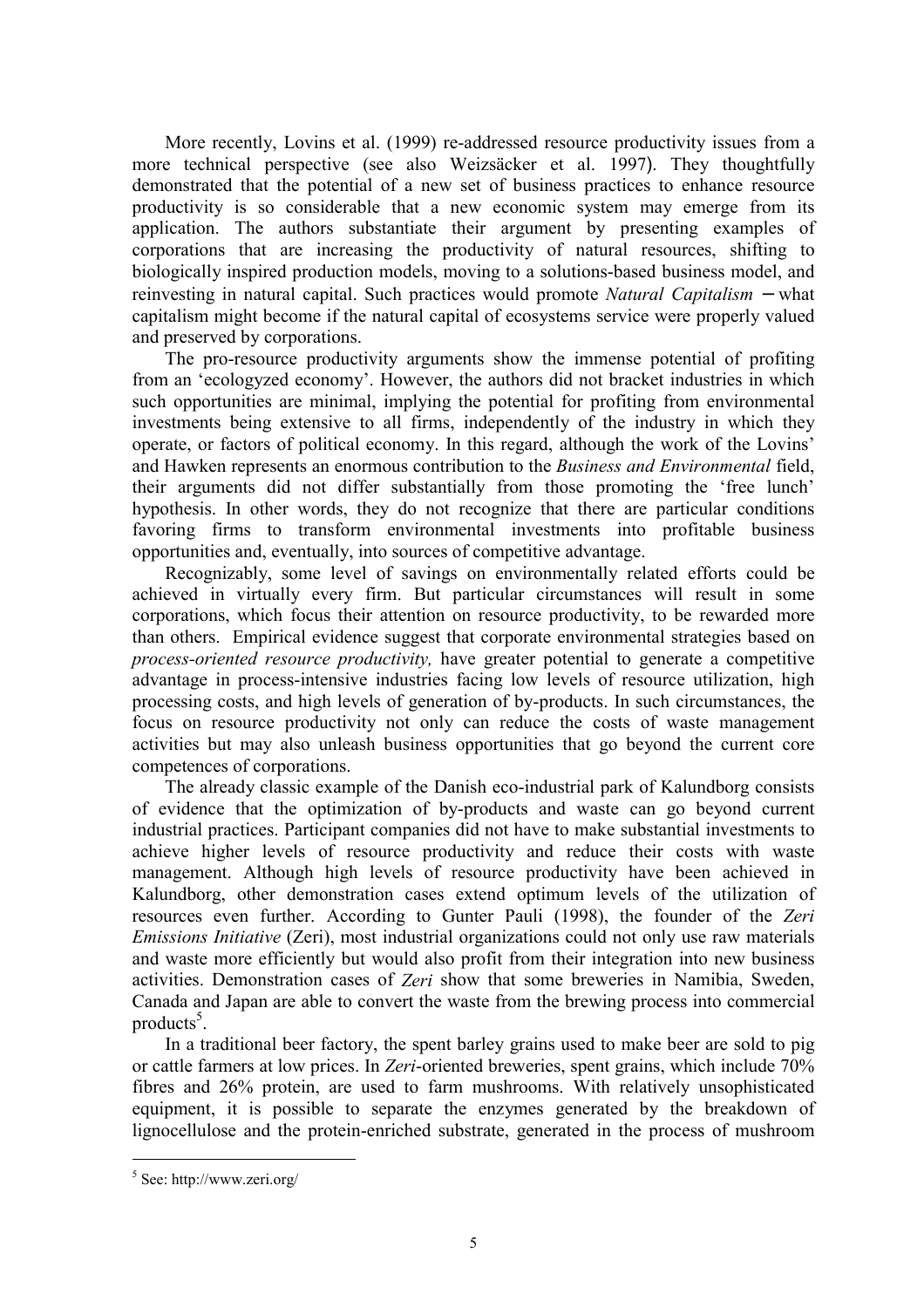growing. The resulting five categories of enzymes are of high quality and purity and can be used as additives in natural soaps, which normally cannot compete against the synthetic soaps being manufactured at large industrial scale. The use of the enzymes produced by mushroom farming changes this situation. Artisanal soaps can have a performance that rivals the synthetic ones, giving a competitive edge to the current artisanal manufacturers. The result of such practices is not only the substantial reduction of waste in beer production but also the creation of new sources of income  $-$  and potential new businesses  $$ by recovering the protein, which has traditionally been considered waste in the beer industry.

When wastes are not considered as such in process-intensive firms, business opportunities are made possible through the reconfiguration of industrial systems. Although the development of these business opportunities require considerable management capabilities, creativity, and  $-$  as in any business activity  $-$  are doomed to eventual failure, there are good reasons to suppose that such possibilities are available to those who pursue them. Once managers recognize that their business activity privileges strategies based on process-oriented resource productivity, they can concentrate efforts towards the exploration of hidden opportunities. Even though other potential areas of their business activity might be prone to generate profits from environmental investments, focusing on what makes more business sense might actually become a source of competitive advantage. As the next generic corporate environmental strategy shows, this potential can also be hidden in the resource productivity of the products.

### Strategy #2: Environmental-Cost Leadership in Products/Services

In the traditional concept of cost leadership, competitive advantage is achieved when a firm is the lowest producer in its industry. Obtaining this cost advantage depends on a multitude of factors, such as cost of labor force, accessibility of raw materials, technology, and organizational capabilities<sup>6</sup>. Ecologically oriented design is one of such capabilities that have historically been neglected by firms. Curiously, design that considers the potential to reduce environmental impact of a product during its entire life cycle is not only crucial for resource productivity but it can also improve a firm's competitiveness.

Consider the case of the *Ecobasic* – a concept car<sup>7</sup> shown by the Italian automaker Fiat during the Geneva Motor Show in March 2000, and winner of the Automotive Environment Award 2000. The innovative space-frame design results in a vehicle capable of transporting five passengers weighing only  $1,652$  pounds – a significantly low weight for a car that uses steel as the main structural material. For the consumer, resource efficiency simply means fuel economy of 100mpg (miles per gallon). Ecologically oriented consumers or otherwise, all benefit from the fuel economy during car use. Because of its innovations in design and manufacturing techniques, the *Ecobasic* is a vehicle that has the potential to portray both (relatively) low environmental impact and the lowest price in its

 $6$  This topic has been formerly explored in Chapter 3 of Porter (1985). Later, it was extensively debated in the literature on competitive advantage. This is the main reason why a discussion about the conditions in which a firm might be encouraged to pursue strategies centered on cost leadership is not explored in detail here. For the purposes of this study, it is more important to further analyze the possibilities of corporations to use resource productivity strategies in order to reduce the costs of products.

<sup>&</sup>lt;sup>7</sup> Concept cars are prototypes that point to future technological choices; "they narrow the pool of technologies from which manufacturers are likely to choose and as such are a valuable indication of future trends" (Nieuwenhuis and Wells 1997:121).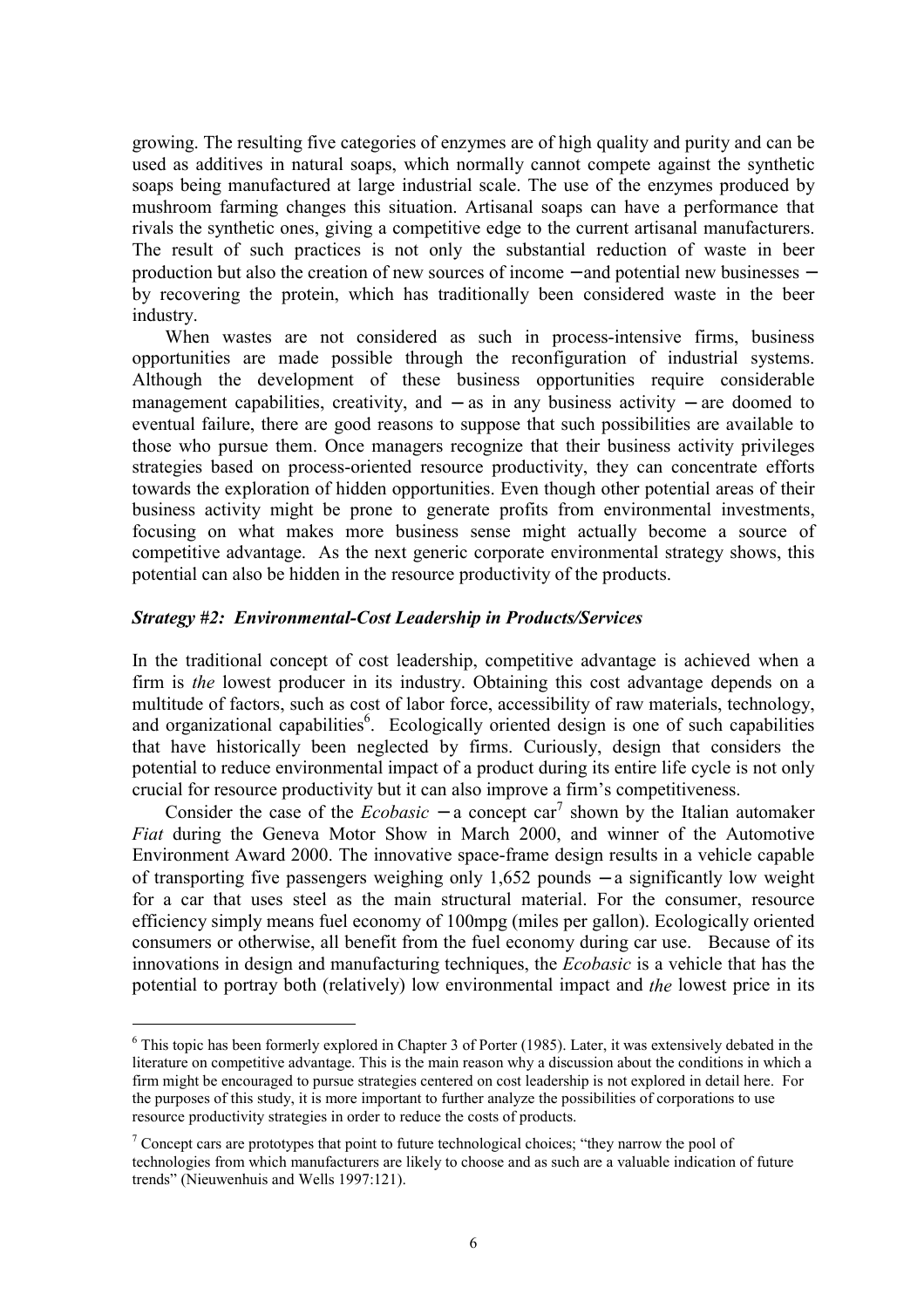class<sup>8</sup>. The concept of *environmental cost leadership* proposed here is based on such characteristics. By extending resource productivity efforts to the *use phase* of the product, as the example shows, corporations are able to explore strategies – and eventual competitive advantage – on the basis of the relatively low economic costs and the low environmental impact embedded in their products<sup>9</sup>.

Design strategies that increase resource productivity by a factor of  $20 -$  or a 95% reduction of the environmental impact of a product  $-$  are not only imperatives for the ecological sustainability of societies in 30-50 years time but, in the view of some experts, also consists of feasible targets<sup>10</sup>. Such strategies require firms to establish a new type of relationship with their customers. In some cases, instead of commercializing products, corporations would finance their operations and generate profits from selling the services provided by products. By adopting the concept of 'product *upgradability*', a manufacturer provides possibilities (aesthetic, technical performance, etc.) for consumers to upgrade their products without having to discard them at the end of their useful 'lives'. Such practices allow firms to substantially reduce the material intensity and consequent costs of materials directly employed in products. *Interface Inc.* is possibly the most notorious example of such practices. Instead of selling carpets to its clients, the company leases them and 'upgrades' the worn out areas. Such practices not only increase the resource productivity of *Interface's* products at the same time they reduce the final cost of the product for the client (see: Anderson 1998).

Finally, cost reductions might result from the relationship between the design of a product and its overall environmental performance during the *end-of-life phase*. Design for disassembling techniques applied to industrial products can represent significant savings for companies operating in industries subject to 'extended producer responsibility' types of regulation (see: Lindhqvist 2000). Although the auto industry has successfully lobbied the European Parliament to delay regulation on end-of-life vehicles (ELV), regulatory measures seem to be unavoidable in the coming years. ACEA, the European Automobile Manufacturers Association, has argued that taking back the 150 million cars from European roads in the end of their useful lives would cost the industry \$12.2 billion. Such figures would be significantly different if automakers used principles similar to the *Ecobasic* design in today's cars. Because the *Ecobasic* has been designed considering disassembling needs, material sourcing at dismantling stage will not represent a problem. Materials recovered will possibly compensate the cost of \$173 per car that German automakers estimated for the ELV collection and processing (Kurilko 1999).

In summary, corporate environmental strategies based on environmental cost leadership have the potential to generate competitive advantage in firms competing on the basis of cost, which are able to transfer gains in environmental innovations to products or services. As the examples have shown, many firms in the automobile industry face such situations. Today, car assemblers and component suppliers together have operating return-

<sup>&</sup>lt;sup>8</sup> According to *Fiat* the Ecobasic will be sold at around \$4,650 ( $65,000$ )

<sup>&</sup>lt;sup>9</sup> In fact, Porter (1985) classified this type of cost savings for the buyer as competitive advantage based on differentiation. The perspective presented here does not deny this possible classification. However, even though differentiation strategies might be possible for some lines of home appliances, for instance, a large number of them will still compete on the basis of cost simply because the consumer is not willing to pay for the ecological attributes of the product.

<sup>&</sup>lt;sup>10</sup> Today, the possibility to increase resource productivity is not an issue anymore. Instead, the debate concentrated on the factor that this productivity could be increased – the Factor 'X' debate. See: Reijnders (1998), Weizsäcker et al. (1997), and Ryan (1998).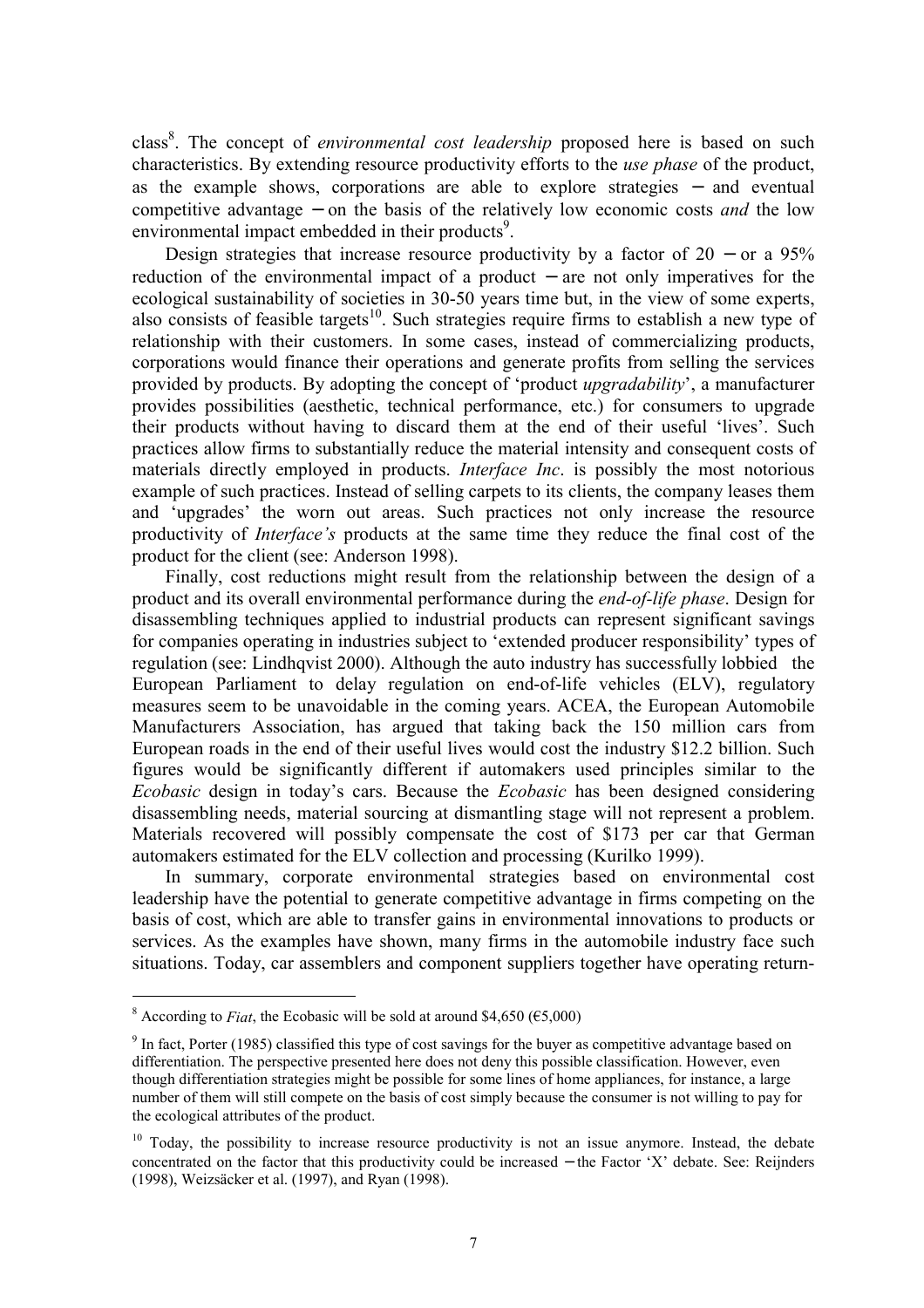margins on revenue at around  $3.5\%$  – a meager share of a complex and unstable business activity. The combination of such margins with the saturation of mature markets in industrialized countries increases rivalry and places carmakers under extreme pressure to reduce costs (O'Brian 1999). Add to this reality an increasingly demanding customer and a never-ending tightening of environmental regulations. For firms operating in such context, innovations that have the potential to reduce the cost *and* environmental impact of their products can certainly become a competitive edge, and ultimately be conducive to market leadership based on these low costs.

## **Strategy #3: Beyond-Compliance Organizational Practices**

The adoption of schemes such as *CERES principles* or *Responsible Care*<sup>11</sup> can eventually differentiate corporations from competitors as well as produce some positive outcomes for the firm. Corporate image, for instance, might be enhanced, influencing a positive public opinion about organizational practices. But can these types of strategies lead to first-mover advantage? In traditional terms, first-mover advantage is obtained when a particular action is taken by the organization, which might result in direct or indirect gains. Consumer loyalty might be more easily achieved if the company is the first to launch a new product. Earlier returns of investments in research and development can reduce the financial costs of the corporation, representing a first-mover advantage. However, can organizational processes generate similar conditions for this type of advantage? By obtaining the ISO 14001 certification a firm might differentiate itself from its competitors but does this represent a first-mover advantage for the firm? If so, can it be sustained?

If conclusive answers need to wait for more empirical evidence, it is already clear that specific conditions for such an advantage do exist. The need to establish a distinction between the types of consumers served by a company when developing strategies based on product environmental differentiation was also emphasized by Forest Reinhardt, previously mentioned. The circumstances found in consumer markets normally differ substantially from those of industrial markets, and differentiation strategies developed for one context normally cannot be transplanted to the other. This distinction also seems to be useful for the case of process differentiation (see: Box III in Figure 1).

Specific circumstances favoring the development of differentiation strategies based on organizational processes are expected to depend on the type of market served by the corporation. For companies supplying products or services to other corporations (industrial markets), the certification of their environmental management systems represents a source of competitive advantage when the company is selected as a supplier on the basis of its commitments towards environmental improvements in its processes. Automakers Ford, General Motors, and Toyota, for instance, have made it mandatory for their suppliers to certify their environmental management systems (EMS) according to ISO 14001 by year  $2002^{12}$ . Auto suppliers have faced not only the pressure to cut costs but they need to do so while committing themselves to improving the environmental performance of production processes. In this case, even if the EMS certification does not represent a first-mover advantage for the suppliers, not having it will certainly represent a disadvantage (Nehrt 1998). Obtaining certification simply makes business sense. Hence, one can expect that

 $11$  For a thorough review of 'business codes of environmental practice' such as CERES – Coalition for Environmentally Responsible Economics, and Responsible Care, see: Nash and Ehrenfeld (1997).

<sup>&</sup>lt;sup>12</sup> Business and the Environment's ISO 1400 Update,  $1/11$  (November 1999): 1.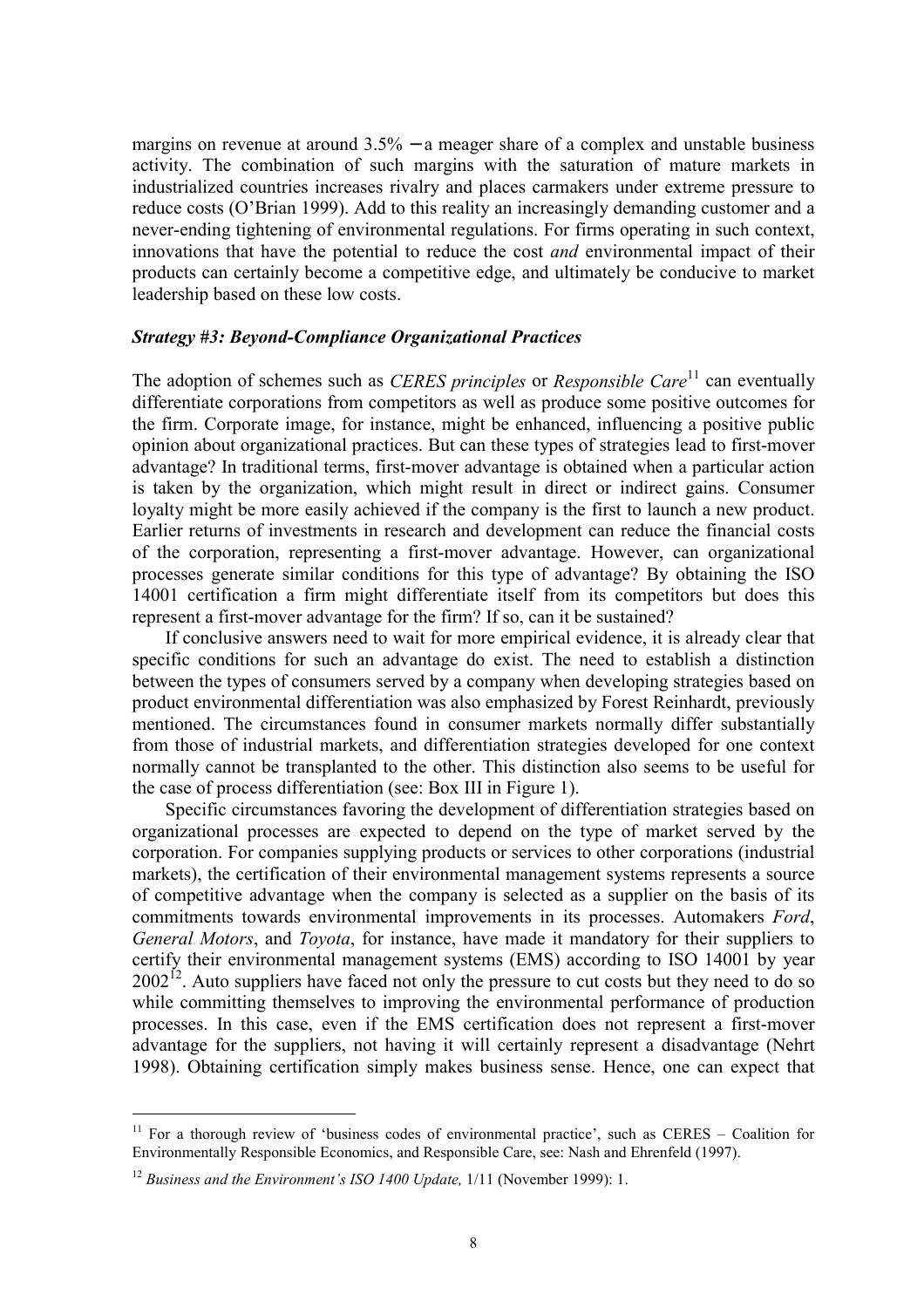competition in such markets will promote the diffusion of beyond compliance environmental practices among auto suppliers.

Would the same situation apply for firms selling their products to final consumers? The answer is a classic one: it depends. Organizational processes that go beyond compliance might exert indirect influence on the image of a firm and eventually impact on its market performance. But this influence depends on particular circumstances. When European consumers rejected the decision of *Shell* to dump oilrigs in the North Sea, there was a clear 'yes or no' situation, making it easier for them to boycott the products of the company<sup>13</sup>. In that particular circumstance, a slump in sales resulted from the rejection of the organizational practices that were not directly related to the products sold by the company. The Brent Spar case showed that the overall environmental performance of Shell was becoming increasingly important to stakeholders. The incident in the North Sea and the outcry about the allegation that *Shell* was involved in the conspiracy that culminated in the execution of the environmentalist Ken Saro-Wiva in Nigeria certainly contributed to an evident change in *Shell's* communication strategy. The company now considers environmental reporting an essential communication tool to address such concerns. By pursuing a strategy based on beyond-compliance organizational practices, *Shell* currently leads the companies that have significantly improved the image consumers and shareholders have about their operations (Kolk 2000).

Yet, the Brent Spar case also showed that consumer response is more prone to happen when an *issue* is created around a specific concern. In order to respond to a particular environmental matter that relates to production processes, the public needs to be 'sensitized'. Competitive advantage resulting from focusing on organizational processes is subject to a particular set of circumstances. Among the multitude of variables influencing consumer behavior, environmental concerns will eventually become important to consumers when an *agency*, such as a charismatic leader or a controversial event, is able to mobilize public opinion (see: Orssatto and Clegg 1999).

The examples used in this section suggest that corporate environmental strategies based on beyond-compliance practices have the potential to generate competitive advantage (or, at least, avoid a disadvantage) in firms supplying other firms (industrial markets) that are under pressure to improve their environmental performance. Suppliers of car components represent a didactic example of such strategy. The case of *Shell* suggests that beyond-compliance strategies will also benefit multinational corporations that are susceptible to shareholder pressure in their home country in particular, and public opinion in general.

More empirical research is certainly necessary to determine when corporations generate competitive advantage out of beyond-compliance practices. Nonetheless, one can expect that exporting companies that have to cope with non-tariff environmental trade barriers are candidates to benefit from having outstanding environmental performance in their processes. Their (business) customers might use environmental prerogatives as a selection process. Such considerations lead to the final possible strategy: ecologicallyoriented products.

<sup>&</sup>lt;sup>13</sup> In 1995 *Shell* wanted to sink obsolete oil rigs in the North Sea but the subsequent outcry lead by Greenpeace enticed consumers to boycott Shell petrol, resulting in a 60% downfall in sales in Germany alone. The pressure from consumers and the general public induced Shell to shift its strategy and the oil platform, Brent Spar, instead of being sunk in deep-sea waters, was dismantled on land. See: Dickson, and McCulloch (1996).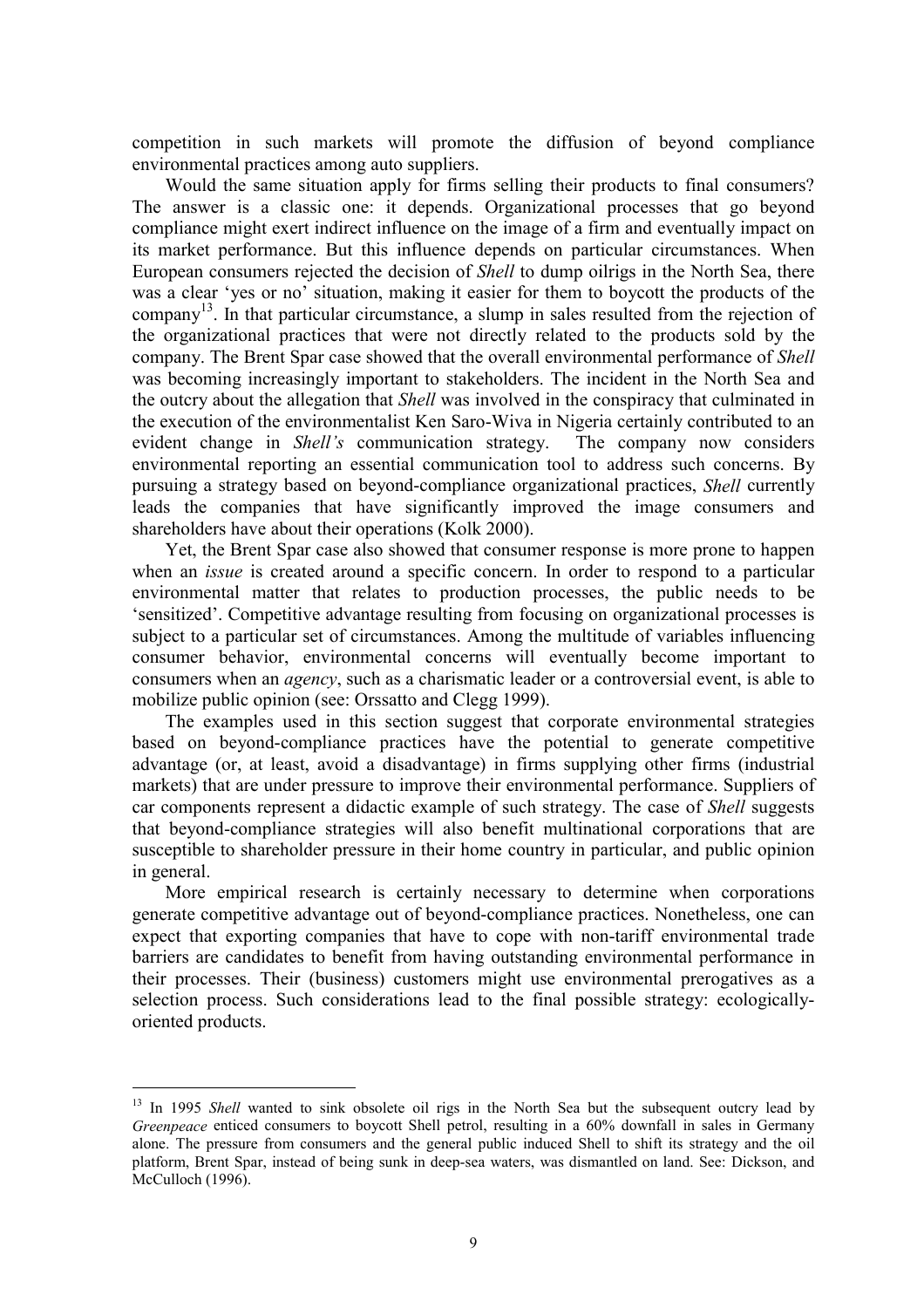#### **Strategy #4: Ecologically-Oriented Products**

Marketing differentiation based on environmental attributes of products constitutes the most straightforward strategy of the four possibilities presented in Figure 1. Today, ecologically-oriented products represent a defined market niche explored by firms worldwide (Kotler 1999). Konsum, a Swedish supermarket chain, for instance, developed its own brand –  $\ddot{A}$ nglamark – to commercialize a portfolio of ecologically-oriented products. More than 300 food and other domestic products, such as coffee filters and washing powder, use the *Anglamark* brand to communicate the image of environmental responsibility. Consumers in Sweden pay a price-premium when acquiring products that allegedly cause less impact during their life cycle than those which do not present the ecolabel established by *Konsum*.

Although the scope for environmental improvements of the products and services currently supplied by organizations is considerable, as the previous sections emphasized, only a fraction is expected to attain competitive advantage on the basis of environmental prerogatives. Justification for this assertion finds its roots in the conditions that satisfy the differentiation of any product, as well as the specific requirements for sustaining competitive advantage in the environmental front. In broad terms, "a firm differentiates itself from its competitors when it provides something unique that is valuable to buyers beyond simply offering a low price" (Porter 1985). Differentiation in these terms requires at least one strong motivation for buyers to acquire the product that does not relate to its price. In the specific case of ecological prerogatives, differentiation will occur when a product is able to provide greater environmental benefits, or imposes smaller environmental costs than similar products.

The satisfaction of these generic requirements for product differentiation cannot be extended to every product or service. In simple terms, differentiation implies distinctiveness, an attribute that by its very nature is only achieved by a minority. Once again, the conditions that satisfy the ecological differentiation of products depend on variables ranging from the structure of the industry, the regulatory framework, and the capabilities of the firm. These generic conditions provide the broad context in which a corporation might decide to explore environmental product differentiation strategies. But a propitious context for the development of such strategies does not guarantee successful marketing results. Fundamentally, firms that intend to generate competitive advantage from strategies based on eco-oriented products need to observe three basic pre-requisites: consumers must be willing to pay for the costs of ecological differentiation; reliable information about product's environmental performance must be available to the consumer; and the differentiation should be difficult to be imitated by competitors  $14$ .

The willingness of consumers to pay for the ecological attributes of products is the first pre-requisite for environmental product differentiation. Basically, most consumers need to perceive a clear benefit for their purchase. In the case of industrial markets, the benefits are normally translated into cost savings, better performance of the product (as an input for other industrial processes), and cost reduction of risk management. For instance, equipment and machinery that consume less energy and reprocess by-products might reduce the costs of operation for the client. The vendor can commercially explore these

 $14$  Forest Reinhardt has previously articulated the specific conditions for successful ecological differentiation strategies. For this reason, the examples used in this section only intend to summarize the considerations that have been sufficiently elaborated elsewhere, and eventually make it easier for those who are not so familiar with the pre-requisites of ecologically differentiation of products. See: Reinhardt (1998; 1999a; 1999b).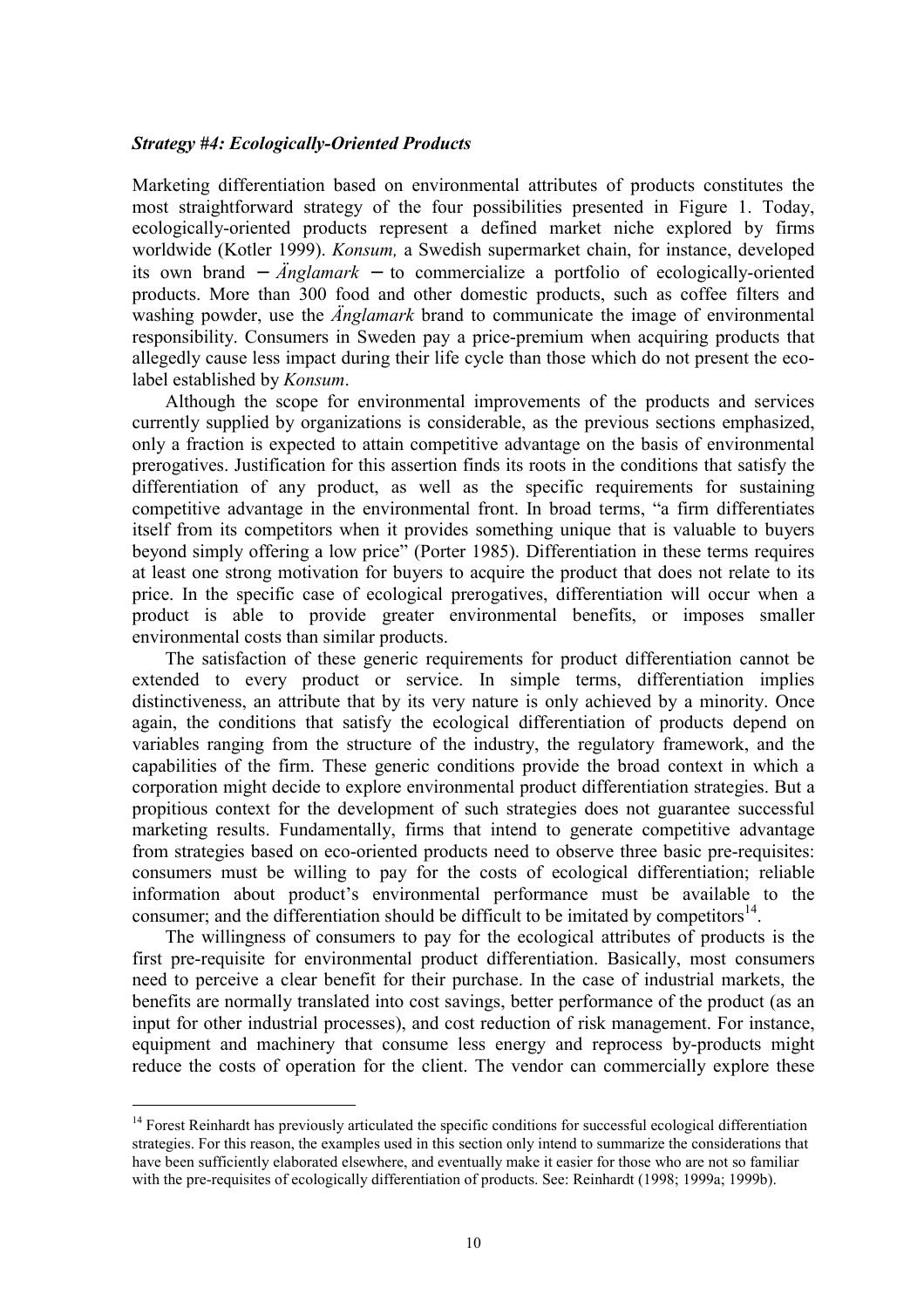ecological attributes (less environmental impact) that result in gains during product use. In case the company is not working in a price-sensitive market, a price-premium can be obtained. On the other hand, for consumer markets, as the example of the Swedish  $\ddot{A}$ nglamark has shown, the attributes associated with the products allow companies to charge higher prices than competitors who lack such a label. However, in both cases – industrial and consumer markets  $-$  it is essential that the consumer is willing to pay for the ecological differentiation presented by the product.

Credible information is the second pre-requisite for environmental product differentiation. Scandinavian countries, in particular, constitute a demonstration case of the increasing importance of eco-labeling schemes as a tool for supporting marketing strategies of product differentiation. In Sweden, more than 3,200 products use the KRAV (Kontrollföreningen För Ecologisk Odling), the eco-label for organically grown food, as a way to differentiate themselves from competitors. Corporations are able to charge between 10% to 100% higher prices than similar products that are not certified by KRAV. The fact that KRAV is accredited by the International Federation of Organic Agriculture Movement and controlled by the Swedish Board of Agriculture confers a high degree of credibility to products with this label. The relative success of KRAV to differentiate organically grown food is, among other factors, a result of the credibility of the information embedded in this eco-label $^{15}$ .

The final requirement relates to barriers to imitation. If product environmental differentiation is to be successful in market terms, environmental innovation should not be easily replicated. Once other firms are able to reproduce the innovation, the focus of competition will tend to return to costs. Environmental product differentiation requires a high level of technological and managerial innovation to create products with environmental attributes that entail substantial organizational capabilities for their replication. In a similar fashion, barriers to imitation require substantial efforts to associate the corporate image of environmental responsibility with the products sold by the firm. The ecologically oriented products commercialized in Sweden, such as *Anglamark* brand of the supermarket chain *Konsum*, characterize this point. Although competitors could easily replicate most products sold with *Anglamark*, the image associated with the ecolabel is unique to products sold by *Konsum*. Hence, it is an attribute that is not easily imitated by rivals.

A natural objection for the distinction between strategies based on the differentiation of organizational processes and ecologically-oriented products (strategies III and IV in Figure 1, respectively) may be raised when one identifies the main ecological attributes of the products. Since most of the *Änglamark* products, for instance, are consumables, their main attributes are located in their methods of production – more specifically, in the agricultural (i.e., organic food) or industrial (i.e., unbleached paper for coffee filters) production processes. Hence, there is a clear correlation between the possibility of exploring the environmentally-sound characteristics of the products and the processes used in their production. As the next section will explore, there is certainly a close relationship between both. Nonetheless, one can imagine that some suppliers of *Konsum's* products sold with the *Anglamark* brand may not present outstanding environmental practices in all processes (industrial and organizational). Considering that eco-products are still a niche market for many firms, it can be expected that their output processes are adapted to the

 $<sup>15</sup>$  For an overview of KRAV, and the general situation of organically grown cereals used for the production</sup> of bread in Sweden, see: Heidenmark (2000).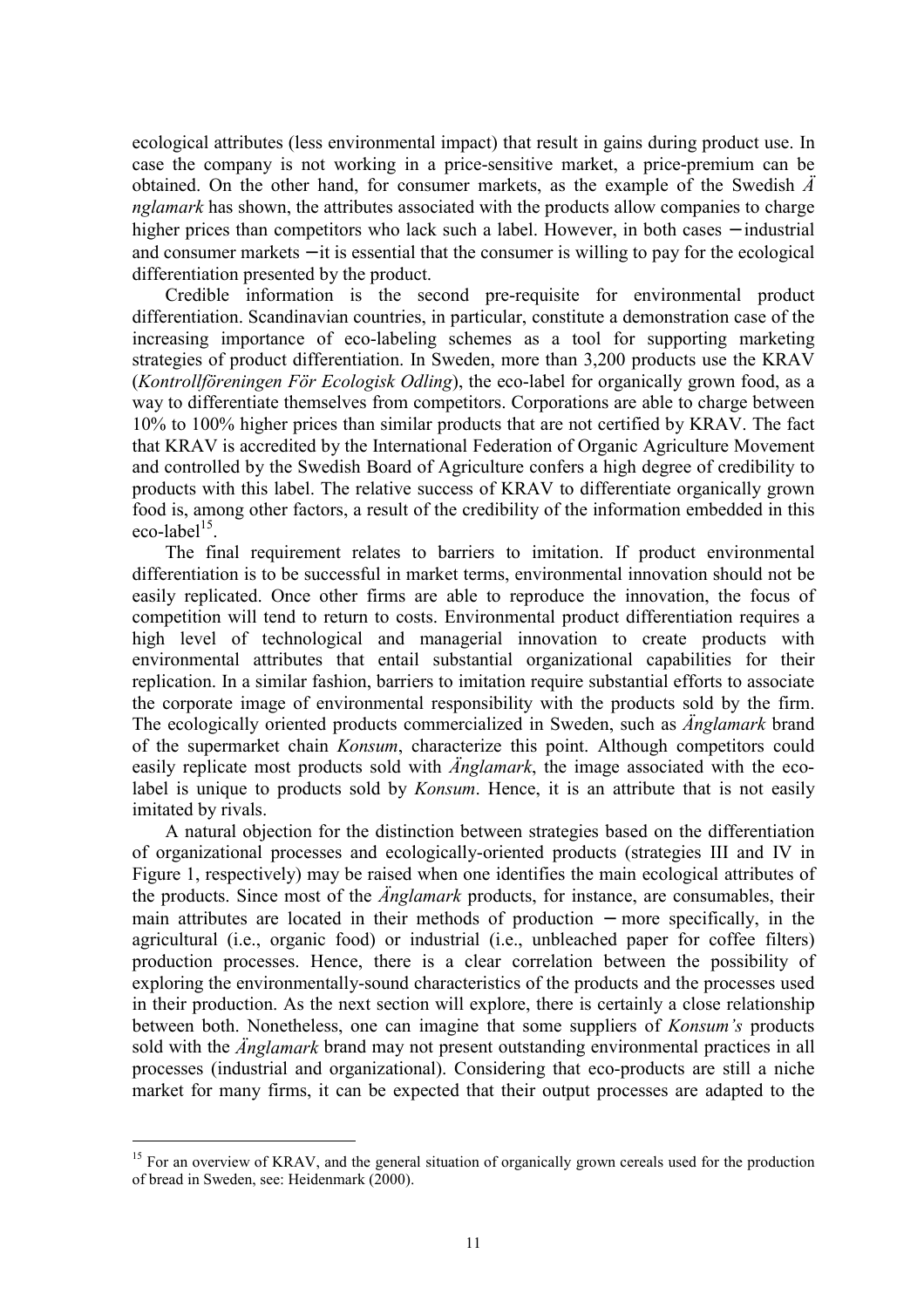manufacture of traditional products. In this case, a scenario in which would not characterize beyond-compliance environmental practice in those firms.

The distinction between the overall organizational practices and the products sold by a firm is not just a theoretical exercise. It has direct implications for the way in which organizations might optimize their efforts in the environmental front, and focus on the type of generic strategy that makes sense for that business. Nonetheless, some corporations may be able to develop more ambitious strategies and explore more radical and riskier solutions. They can work in broader areas of action and explore 'hybrid' strategies.

#### **Zones of Strategic Environmental Scope**

Similar to any other stylization of reality, the boundaries between the four possible strategies are not rigid. The very nature of industrial production implies interdependency between organizational processes and products, and 'zones of strategic environmental scope' to connect the generic strategies. Efforts towards resource productivity in the industrial process can significantly help firms to develop strategies based on environmental-cost leadership. Likewise, beyond-compliance practices also have the potential to expose hidden opportunities in process-oriented resource productivity. Finally, the ecological differentiation of products can actually be based on the characteristic of the processes employed in their production.

Observing Figure 2, it can be noticed that the area between product-oriented strategies is the only one where there is no integration. The simple reason for such a situation relates to the impossibility of a product or service to obtain competitive advantage on both attributes (low cost and differentiation). As it was emphasized previously, even though a product has attributes of differentiation and low costs, competitive advantage can only be obtained in one. Of course, a firm can integrate both strategies in a portfolio of products and services, as marketing departments have traditionally done. For this reason, such integration does not constitute a novel zone of strategic environmental scope, as the ones explored next.

## **Insert Figure 2 About Here**

## **Zone of 'Multiple Dividends'**

The potential of firms to explore process-oriented resource productivity for the development of strategies based on environmental cost leadership in products/services is perhaps the clearest relationship in Figure 2. Cost reductions in production processes and utilization of materials can simply be transferred to products, resulting in a zone of influence between these two generic environmental strategies. The optimization or even the elimination of an industrial process, for instance, can contribute to the reduction of the final price of a product, increasing its chance to compete in the marketplace.

Consider the case of paint shops in automobile factories. Paint shops are not only the most polluting of the automobile assembly activities<sup>16</sup>. They also represent the highest investment of a car manufacturing plant  $-$  accounting for approximately 50% of the total

 $16$  Painting – or, more generally, the surface coating operation – involves the capture and disposal of paint overspray and the emission of volatilized paint and carrier (VOCs - volatile organic carbon gases). The operation is energy intensive, since large quantities of air are necessary in modern painting systems. For a broad overview of the environmental impact associated with automobiles, see: Graedel and Allemby (1998)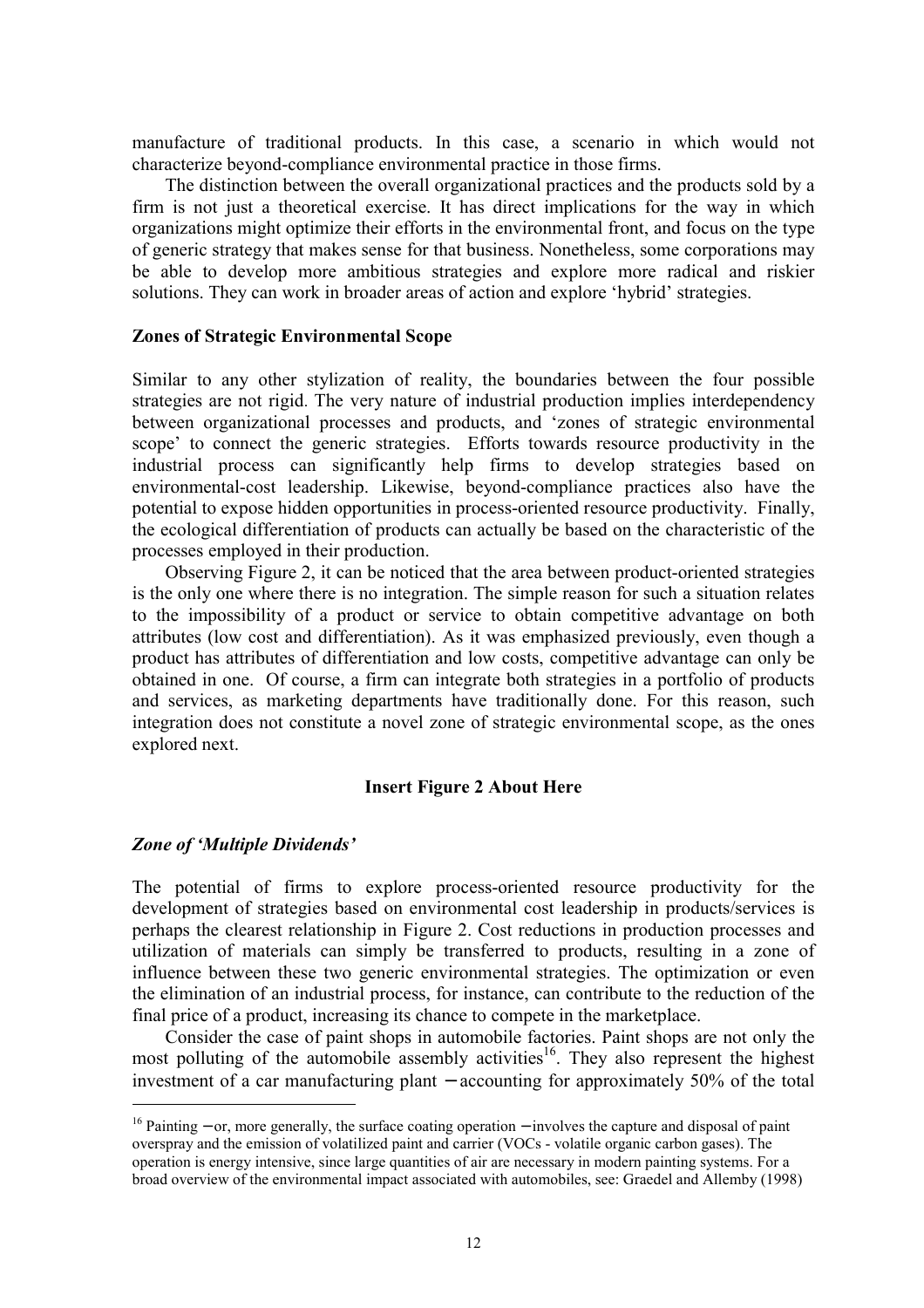costs. Installing a paint shop requires an initial investment ranging from \$300 to \$370 million, depending on the levels of automation, and the production of at least 250,000 cars per year to compensate the investment (Nieuwenhuis 1996). In simple terms, the sunken investment in this production process becomes an important factor for the automaker to explore economies of scale in manufacturing.

For most lay citizens (and automakers), the elimination of painting in car manufacturing might seem a bizarre idea. But the designers and engineers of the *Ecobasic*, the *Fiat* concept car mentioned previously, have proven that this is possible even when steel is used as the main material for the structure and body panels<sup>17</sup>. The *Ecobasic* presents not only a revolutionary design but it also innovates in the area of manufacturing technology. A cataphoretic treatment<sup>18</sup> of the space-frame has been used in a novel way, resulting in paint being eliminated. This innovation reduces the costs of the vehicle by 60%, and the emissions associated with painting by 90%. Such costs reduction in the manufacturing stage certainly impacts on the final price of the product.

The *Ecobasic* uncovers a new facet embedded in the design of systems of production. Although attempts to lower the costs of production processes are not new, resource productivity and the overall environmental impact of a firm's activities have emerged as variables capable of amplifying both the need and the possibilities of redefining products and processes. Innovations in production processes that can improve the (environmental) performance and price of products clearly represent a *multiple-dividend* situation. Firms that are able to develop such capabilities will certainly increase their chances to profit from environmental investments. For consumers, innovations that can reduce the price as well as maintenance *and* environmental costs of products represents a 'triple dividend' in the demand side. This is the idea behind the concept of multiple dividends  $-$  a zone that has the potential to generate substantial rewards for producers and consumers. But mainly because this is a zone of high potential to generate (environmental and economic) costs savings, only firms that are able to radically redesign their organizational processes and products, are be able to explore its full potential.

#### **Zone of Best Environmental Practices**

In the traditional view of types of competitive advantage (of products/services), strategies based on low cost and differentiation have a mutually exclusive character, as it has been emphasized previously. Basically, the competitive advantage of a firm would result from obtaining low profitability from selling low cost products or obtaining higher margins from their differentiation, but rarely from both. Corporate environmental strategies focused on organizational processes, on the other hand, seem to allow a closer relationship between the two. Companies that put effort towards achieving best environmental practices create the conditions – or, in broader terms, the organizational culture – favorable to the

<sup>&</sup>lt;sup>17</sup> Body panels can also be manufactured with materials such as plastics that might make painting unnecessary. Colored, extruded plastic panels (which do not require paint) have been used in the TH!NK, a two seater electric car developed by the Norwegian *Pivco* company, bought in January 1999 by the American automaker Ford. Technical details of the car and the history of *Pivco* can be found in Schwartz and Maruo  $(1998).$ 

 $^{18}$  Normally, car bodies are pre-treated and then subjected to electrophoresis to deposit a layer of paint on the body. Because the steel-frame of the *Ecobasic* is finished with two cataphoretic coats, no paint shop is needed in the assembly factory. To produce the surface colour on the space-frame, an additional tank to apply the second cataphoretic coat replaces the paint booth. See: Crosse (2000).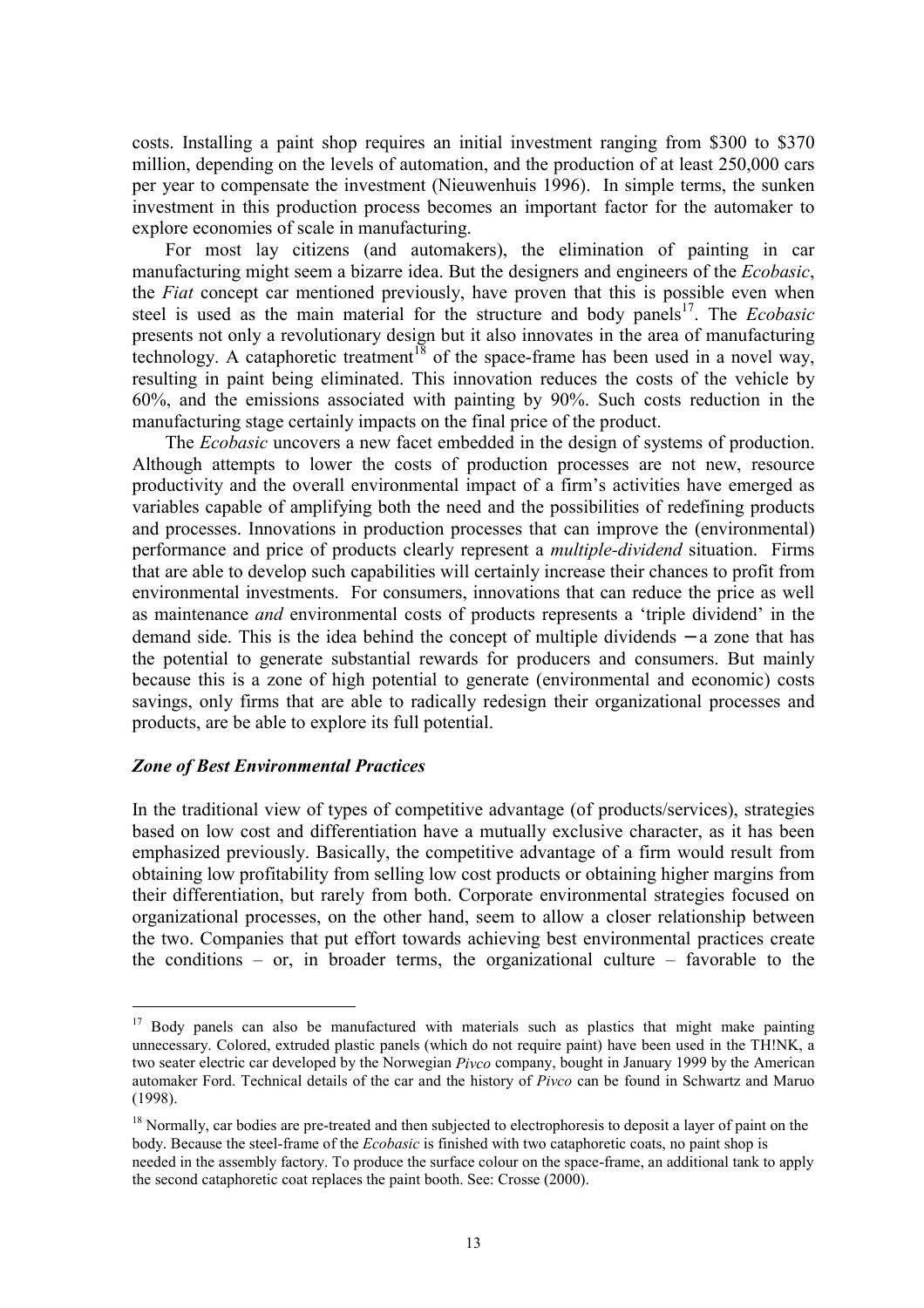simultaneous development of both strategies: resource productivity in processes and beyond compliance organizational practices.

An industrial organization might use its ISO 14001 certification to differentiate from its competitors but the process of implementing an EMS might uncover potential areas in which an increase in resource productivity can be obtained<sup>19</sup>. Similarly, a company working towards improvements in process-oriented resource productivity can facilitate the development of an environmental management system, and reduce its overall implementation costs. This interdependence between environmental strategies based on organizational processes generates a zone of 'best environmental practices' (see interactions in Figure 2) where process-oriented resource productivity and beyond compliance organizational practices reinforce each other.

The potential for obtaining competitive advantage from the employment of processoriented strategies, however, is a more complex matter. It depends on factors that normally are beyond the control of the company, such as the structure of industry and the perception clients have of the overall environmental performance of the company. For suppliers of industrial firms that are subject to high pressure to improve their environmental record and to reduce costs, efforts towards both resource productivity and beyond compliance practices might be the most sensible (hybrid) environmental strategy. Here, once more, the suppliers of car component represent a didactic example. In the past decade, carmakers have reassigned responsibilities to their first tier suppliers and transferred the pressure they have faced to improve their overall environmental performance. Hence, for a component supplier, it makes business sense to obtain ISO 14000 certification, for instance. But the possibility of such practice to become a source of competitive advantage will depend on other business issues, which do not relate exclusively to the environmental performance of the firm.

## **Zone of Eco-Institutional Differentiation**

Many companies may be able to include eco-oriented products in their portfolio. Only a few, however, are capable of associating the environmental qualities of their products with the overall image of the corporation. Such outcomes certainly require substantially more effort than those employed in the four types of generic strategies, described in the first part of this article. An example of a business that tightly couples strategic decisions with commitments to reducing the impact on the natural environment is *Patagonia*; an American firm specialized in outdoor clothing and equipment. This commitment has transformed the company into a symbol of environmental correctness. The pioneer positioning in its industry resulted in many customers identifying *Patagonia's* products with the overall image of ecological responsibility. Company representatives emphasize that once products satisfy the demand of durability, performance, fit and styling, they are also willing to pay price-premiums for ecologically oriented climbing and fly-fishing clothing and gear. The description of *Patagonia's* trajectory to substitute organically grown cotton for traditional cotton, in particular, is a remarkable example of the hardship involved in the creation of eco-institutional differentiation. In order to implement the decision to convert to organic cotton, the company not only needed to re-educate its workforce, but also made a significant effort to educate and inform suppliers, related businesses, consumers, and general public. Today, Patagonia's cotton product line is

<sup>&</sup>lt;sup>19</sup> Charkes Corbet and David Kirsh, "ISO 14000: an agnostic's report from the front line". ISO  $9000 + ISO$ 14000 News 2 (2000):4-17.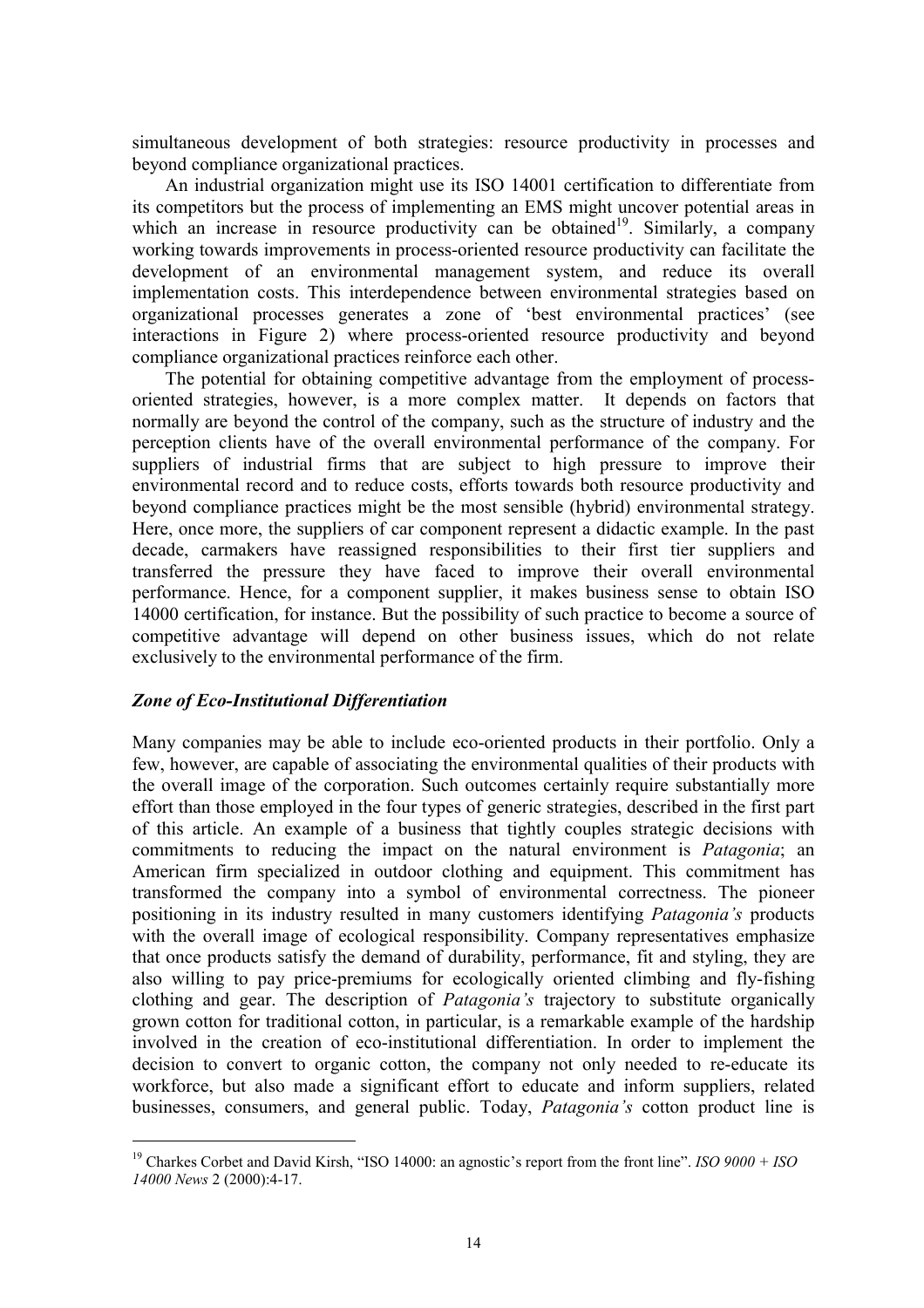identified with the overall commitment of the company towards organically grown crops and environmentally sound cotton products (see: Chouinard and Brown 1997).

More familiar to Europeans,  $Ecover - a$  Belgium producer of washing and cleaning products – is another (rare) successful case of eco-institutional differentiation. Since its foundation in 1979, the company adopted radical, beyond-compliance environmental practices. Such practices involved an innovative marketing campaign in which students and artists recycled unused paper from old billboards. The new factory, inaugurated in 1992, was built with renewable materials. Principles of ecologic architecture were used for illumination and ventilation, and the factory's grass-covered roof became an emblem of *Ecover's* values. Stringent ecological principles have been used in manufacturing, such as the guarantee of skin compatibility and the ultimate degradation of the cleaning products. Along its history, the corporation has accumulated several ecological prizes, being the only company to receive the "Global 500 Roll of Honour" award from the United Nations Environment Program (UNEP) in 1993. Such organizational trajectory spurred customers to identify *Ecover's* products with the overall image of the company<sup>20</sup>.

*Patagonia* and *Ecover* constitute examples of corporations working in the zone of ecoinstitutionalized differentiation. These firms were able to incorporate an image of ecological responsibility that bonds organizational practices to the products sold by them. Beyond-compliance practices have been so pervasive in the history of these companies that they became embedded attributes of their products. Today, *Patagonia* is associated with environmentally responsible outdoor garments in the same fashion that *Ecover* is identified with 'green factory'. Whether or not this is just another type of marketing niche is not relevant here. More importantly, these companies highlight both the possibilities of adopting ecological differentiation strategies, as well as the difficult trajectories firms may face to embrace them

## **Final Considerations**

The importance of evolving the debate from generic assumptions 'whether it pays to be green', to a more grounded analysis of the conditions in which environmental investments make business sense has been accurately emphasized by Forest Reinhardt. Although his work represents significant contribution to this debate in the emerging field of *Business* and Environment, he has chosen not to establish a distinction between products and organizational processes. As it has been emphasized in this article, this classification is fundamental for the identification of appropriate conditions that might justify the development of specialized corporate environmental strategies.

In the context of the emerging *natural capitalism*, business strategies developed around more productive use of natural resources are becoming increasingly important. Building such strategies requires businesses to amplify the scope of competences and identify circumstances favoring the adoption of environmental strategies based on both organizational processes and products/services. The development of these strategies will certainly not be an easy task for most organizations. This is the main justification for this article to present a framework categorizing the generic types of corporate environmental strategy: it has immediate implications for the practice of management. Fundamentally, the framework can be used as a tool for ecological capability building in firms. Used as a

 $^{20}$  The information presented here was obtained during a visit to *Ecover's* factory in 1997, and updated with information from the company's home-page: http://www.ecover.com/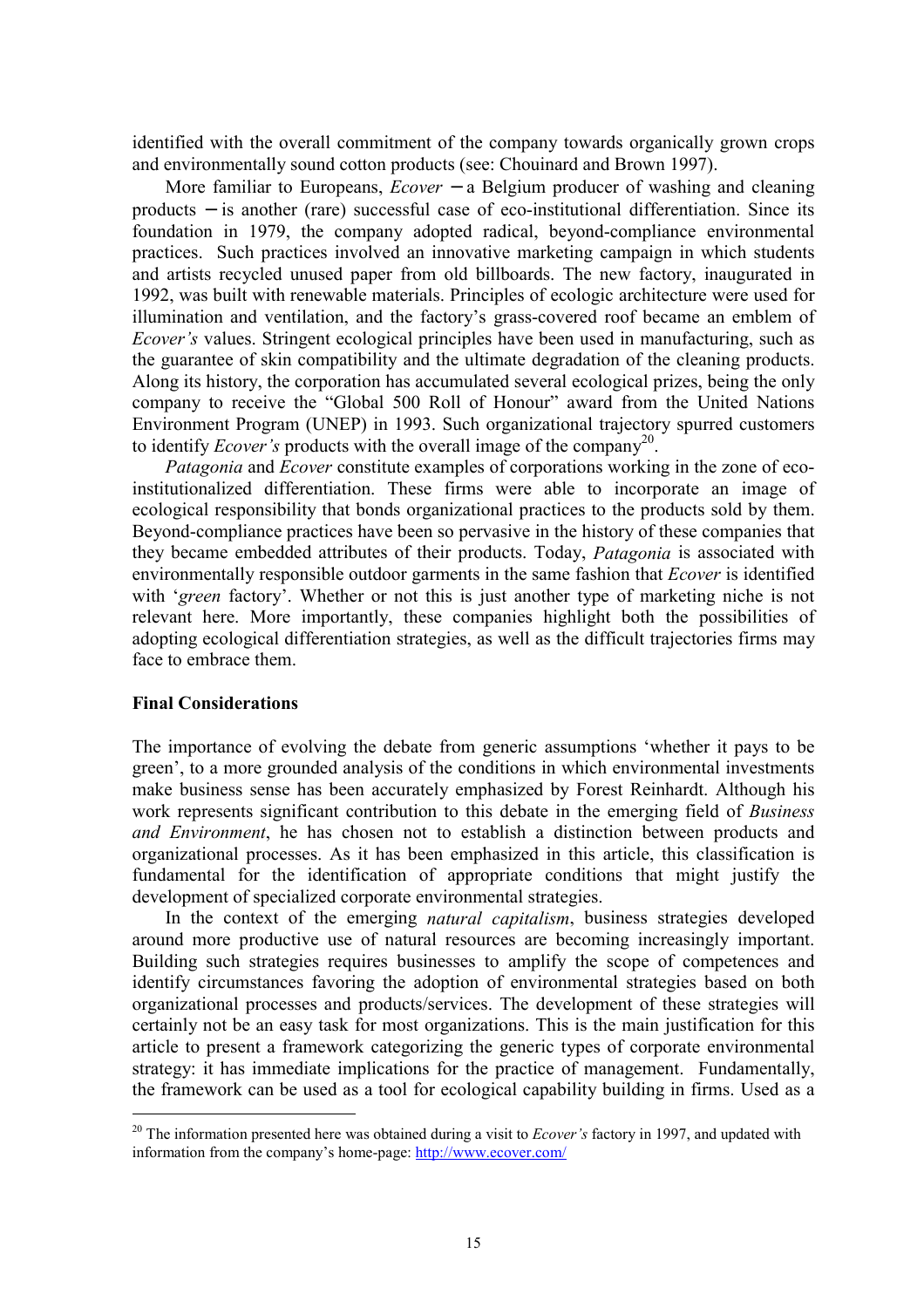classification scheme, it can help managers to define and prioritize areas of organizational action, optimizing the overall economic return on environmental investments and the potential to transform these investments into sources of competitive advantage.

## **REFERENCES**

- Anderson, R. (1998). Mid-Course Correction. Toward a Sustainable Enterprise: the Interface Model. Atlanta: Peregrinzilla Press.
- Berry, M. A., and Rondinelli, D. A. (1998). Proactive Corporate Environmental Management: A New Industrial Revolution. Academy of Management Executive, Vol 12 No 2 pp.38-50.
- Bonifant, B. C., Arnold, M. B., and Long, F. J. (1995). Gaining Competitive Advantage Through Environmental Investments. Business Horizons, July-August pp.37-47.
- Chouinard, Y. and Brown, M. (1997) Going Organic: Converting Patagonias's Cotton Product Line. Journal of Industrial Ecology. Vol 1 No 1 pp.117-129.
- Crosse, J. (2000). "Out With the Old", Automotive World, January: 44-47.
- Dickson, L and McCulloch, A (1996). "Shell, The Brent Spar and Greenpeace: A Doomed Tryst?" Environmental Politics, 5.
- Esty, D. C., and Porter, M. E. (1998). Industrial Ecology and Competitiveness: Strategic Implications for the Firm. Journal of Industrial Ecology, Vol 2 No1 pp. 35-43.
- Graedel, T. and Allenby, B. (1998). Industrial Ecology and The Automobile, (Upper Saddler River: Prentice-Hall.
- Hall, R. Organizations: Structures, Processes, and Outcomes (Upper Saddler River: Prentice Hall, 1999)
- Hart, S. (1997). Beyond Greening: Strategies for a Sustainable World. Harvard Business Review, January-February pp. 66-76.
- Hawken, P. Lovins, A, and Lovins, H. (1999). Natural Capitalism: The Next Industrial Revolution. London: Earthscan.
- Heidenmark, P. (2000). Going Organic? A Comparative Study of Environmental Product Development Strategies along Two Swedish Bread Supply Chains. Lund, Sweden: IIIEE Dissertations.
- Kolk, A. (2000). Green Reporting", Harvard Business Review, (January-February): 15-16.
- Kotler, P. (1999). Principles of Marketing. New York: Prentice Hall.
- Lindhqvist, T. (2000) Extended Producer Responsibility in Cleaner Production, Doctoral Dissertation, Lund, Sweden; iiiee.
- Lovins, A., H. Lovins, and Paul Hawken (1999) A Road Map for Green Capitalism. Harvard Business Review, May-June pp. 145-158.
- Magretta, J. (1997). Growth Through Global Sustainability: An Interview with Monsanto's CEO Robert B. Shaphiro. Harvard Business Review, Jan-Feb pp.79-88.
- Nash, J., and Ehrenfeld, J. R. (1997). Codes of Environmental Practice: Assessing Their Potential as a tool for Change. Annual Review Energy Environment, Vol 22 pp. 487-535.
- Nehrt, C. (1998). Maintainability of First Mover Advantages when Environmental Regulations Differ Between Countries. Academy of Management Review, Vol 23 No 1 pp. 77-97.
- Nieuwenhuis, P. (1996). "Prerequisites for a Sustainable Car Industry". Unpublished Paper presented at the Greening of industry Network Conference, (Heidelberg, Germany.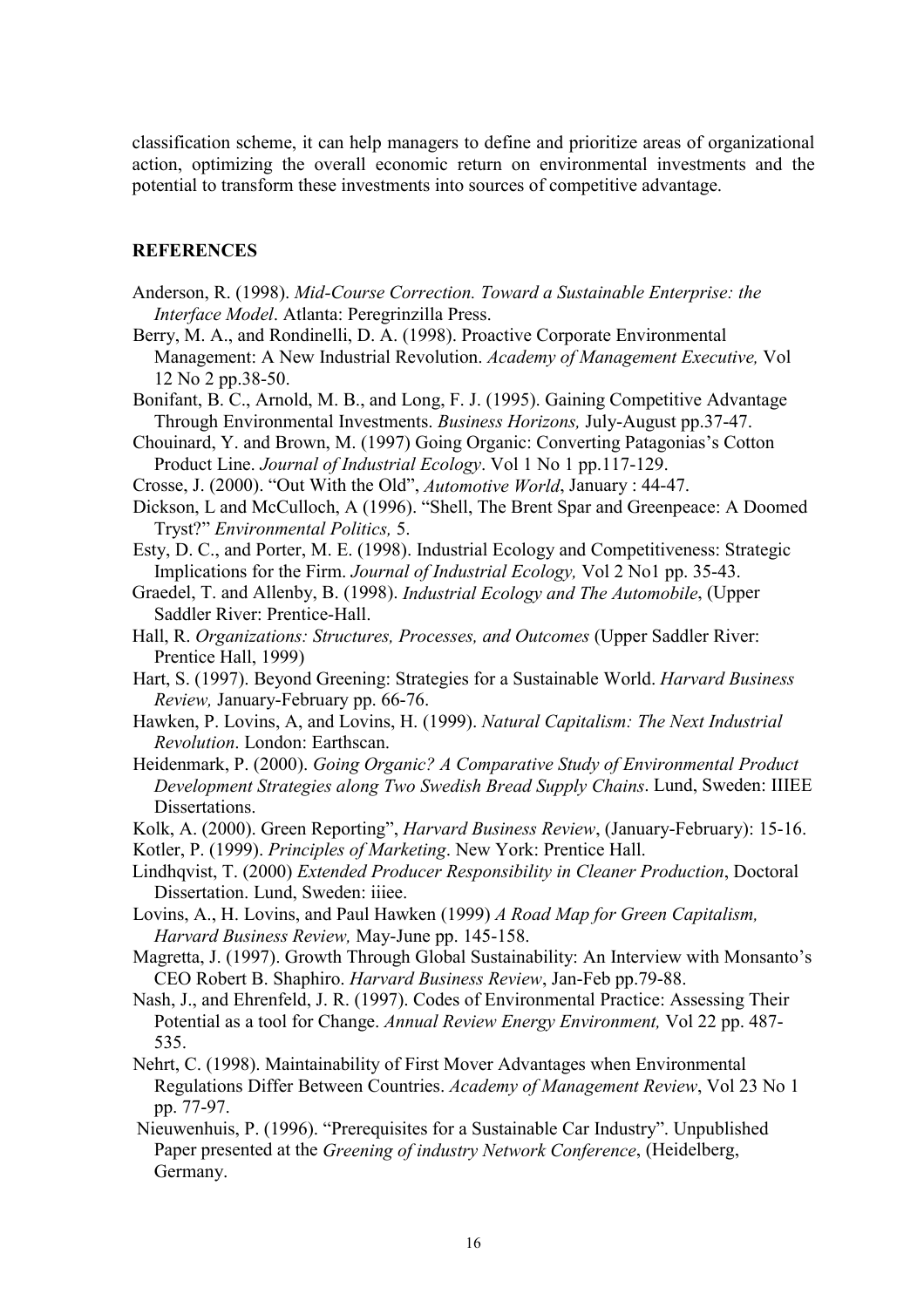- Nieuwenhuis, P. and Wells, P. (1997). The Death of Motoring? Car Making and Automobility in the  $21^{st}$  Century. Chichester: John Willey & Sons.
- O' Brian, P. (1999). "Taking the Plunge", *Automotive World*, (September, 1999): 54-57; and Rob Goulding, "Capital Punishment", Automotive World, (September, 1999): 21
- Orssatto, R. and Clegg, S. (1999). The Political Ecology of Organizations: Toward a Framework for Analysing Business-Environment Relationships. Organization & *Environment*, Vol 12 No.3, pp. 263-279.
- Palmer, K., Oates, W. E., and Portney, P. R. (1995). Tightening Environmental Standards: The Benefits-Cost or the No-Cost Paradigm? Journal of Economic Perspectives, Vol 9 No 4 pp. 119-132.
- Kurilko D. (1999). "Industry Clashes with EU on Recycling Legislation", Automotive News Europe, July 19.
- Pauli, G. (1998). Upsizing: The Road to Zero Emissions more jobs more Income and no *pollution*. Sheffield: Greenleaf Publishing.
- Porter M. (1980). Competitive Strategy. Techniques for Analyzing Industries and Competitors. New York: The Free Press.
- Porter, M. (1985) Competitive Advantage: Crating and Sustaining Superior Performance. London: Free Press.
- Porter, M. E. (1990). The Competitive Advantage of Nations. London: The MacMillan Press.
- Porter, M. E. (1991). America's Green Strategy. Scientific American, (April), 96.
- Porter, Michael & Clas Van der Linde (1995). Green and Competitive: Ending the Stalemate. Harvard Business Review, Vol 73 pp.120-134.
- Prahalad, C. and Hamel, G. (1990) The Core Competence of the Corporation, *Harvard* Business Review, May-June 1990 pp. 79-91.
- Reijnders, L. (1998) "The Factor X Debate: Setting Target for Eco-Efficiency", Journal of Industrial Ecology,  $2/1$ . pp. 13-22.
- Reinhardt, Forest (1999a). Market Failure and the Environmental Policies of Firms: Economic Rationales for 'Beyond Compliance' Behaviour. Journal of Industrial  $Ecology.$  Vol 3 No 1 pp. 9-21.
- Reinhardt, Forest (1999b). Bringing the Environment Down to Earth Harvard Business Review. July-August pp. 149-157.

Reinhardt, Forest (1998). Environmental Product Differentiation: Implications for Corporate Strategy. California Management Review Vol 40, No 4 pp. 43-73.

- Ryan, C. (1998) Designing for Factor 20 Improvements. Journal of Industrial Ecology. Vol 2, No 2, pp. 3-5.
- Schwartz, B. and Maruo, K. (1998). "An Outsider Initiative in the Emerging EV Market: The PIVCO Adventures in Norway and California". Internal Report for the European Commission, DG XII, RTD Programme. Environment and Change, Human Dimensions of Environmental Change- Strategic Niche Management Project. Brussels, Belgium.
- Walley, N. & B Whitewead (1994). It's not Easy to be Green, *Harvard Business Review*, May-June pp. 46-52.

Weizsäcker, E., Lovins, A. B., and Lovins, L. H. (1997). Factor Four: Doubling Wealth -Halving Resource Use. Australia: Allen & Unwin.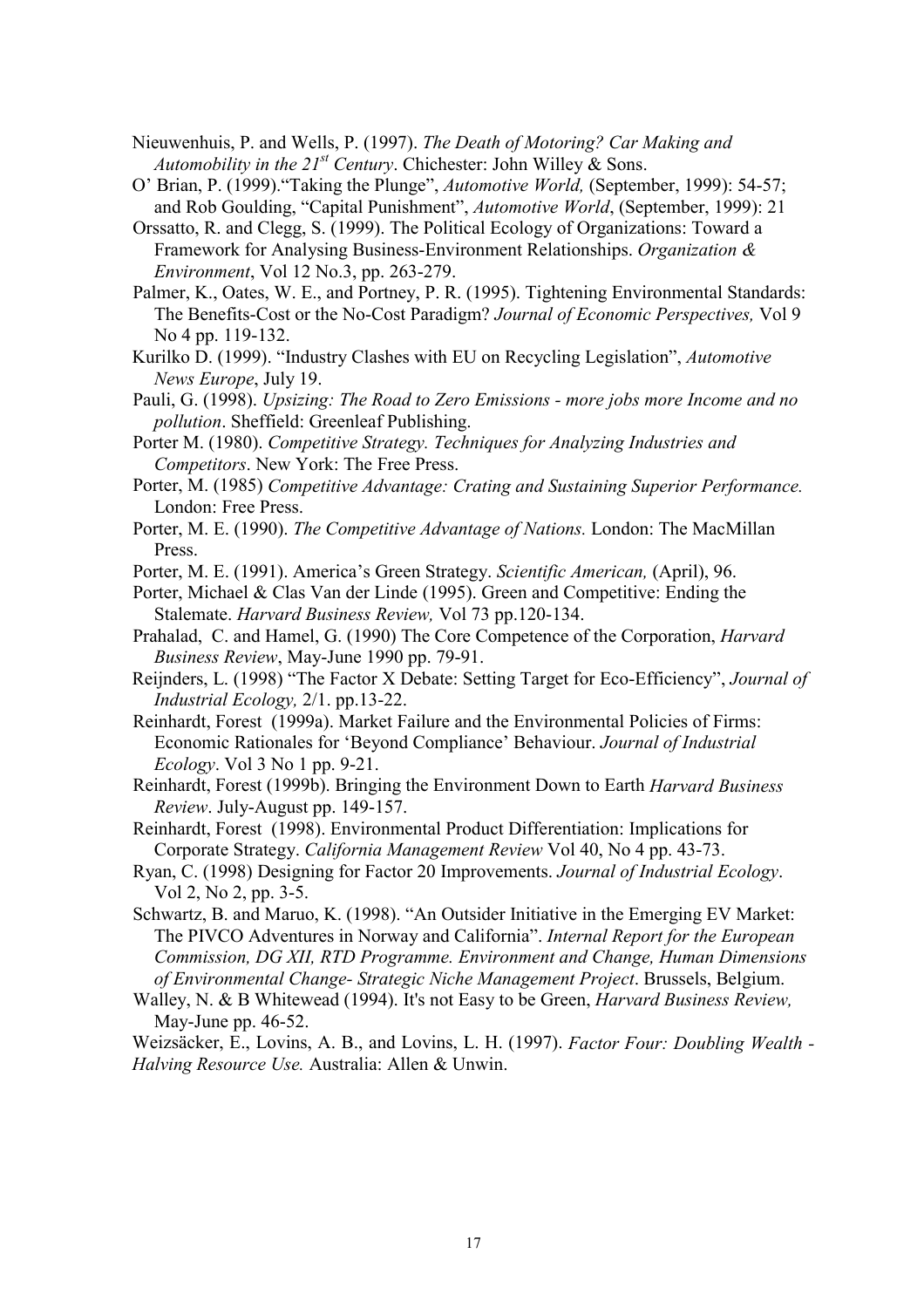# **FIGURE 1**

# **Generic Types of Business Environmental Strategies**

| <b>COST</b><br>Competitive | (I)<br>Process-<br>Oriented<br>Resource<br>Productivity | (II)<br>Environmental<br>Cost<br>Leadership    |
|----------------------------|---------------------------------------------------------|------------------------------------------------|
| Advantage                  |                                                         |                                                |
| <b>DIFFERENTIATION</b>     | (III)<br>Beyond<br>Compliance<br>Practices              | (IV)<br>Eco-oriented<br>Products &<br>Services |

**PROCESSES** 

#### **PRODUCTS & SERVICES**

Competitive Focus